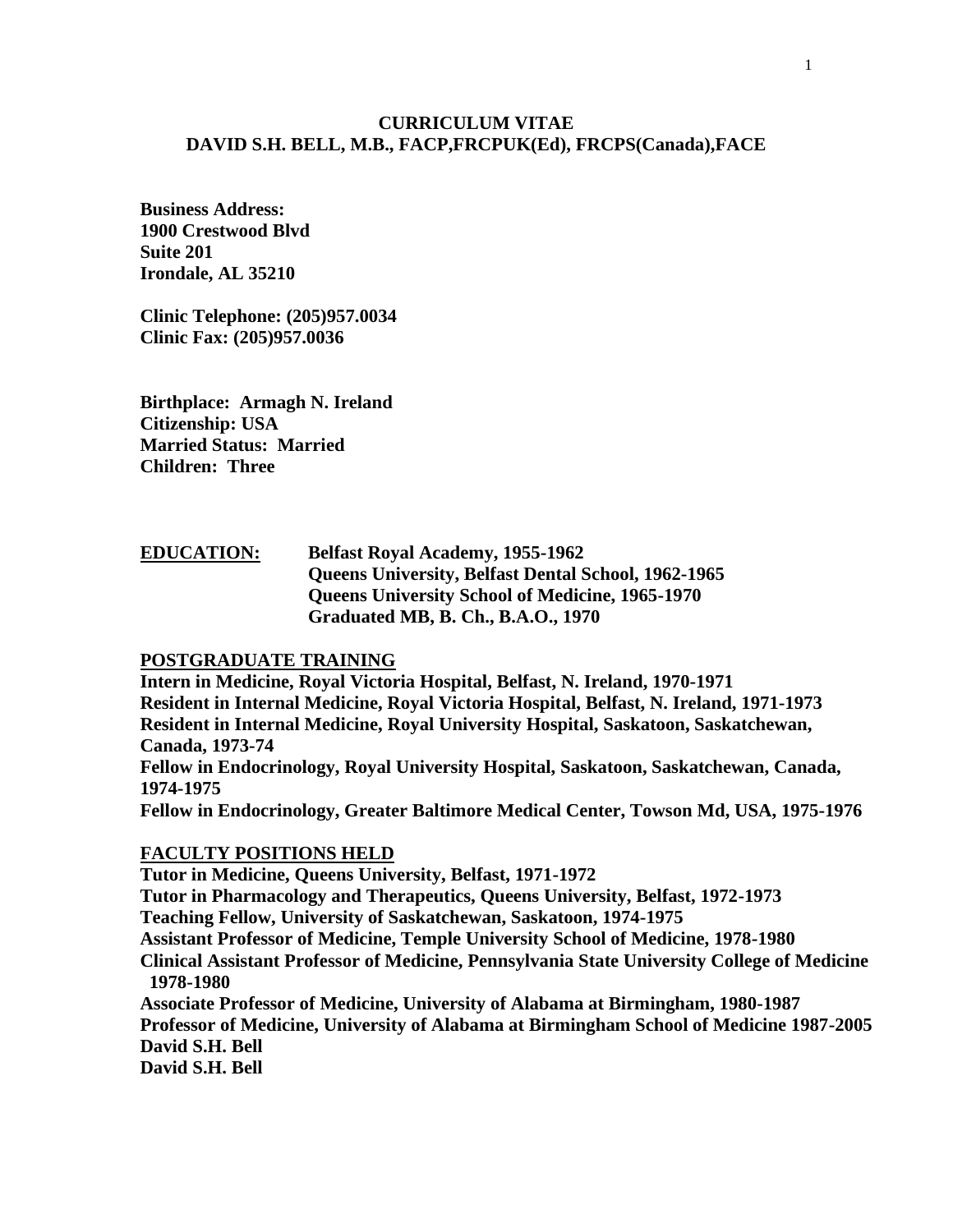**Adjunct Clinical Professor of Medicine, University of Alabama Medical School, Birmingham, AL 2005-present**

#### **HONORS**

**2 nd in Class Final Part 1 – 1969 Top 20 in Class Final Part 2 - 1970 Fellow, Royal College of Physicians and Surgeons of Canada, 1976 Fellow, American College of Physicians – 1983 Fellow, Royal College of Physicians of Edinburgh – 1986 Birmingham's Best Doctors -2008-2015 Named in the "The Best Doctors in America", 2001-2015 Named one of America's Top Doctors, 2001-2015 Top Doctors for men in Men's Health, 2007 Top Doctors for women in Women's Health, 2008 Received the 2001 Distinguished Clinician award from the American College of Endocrinology for outstanding contribution to the field of Endocrinology as a master educator and clinician Received the 2002 Southern Medical Association's Seale Harris Award for superior contributions to the art and science of diabetes and endocrinology Top 30% Reviewers for Annals of Internal Medicine -2008 USA Today Most Influential Doctors in Diabetes and Lipids - 2009 America's Most Compassionate Doctors - 2012**

#### **BOARD CERTIFICATION**

**Advanced Achievement in Internal Medicine, 1987 American Board of Internal Medicine (Endocrinology Subspecialty Certification), 1981 American Board of Internal Medicine, 1976 Royal College of Physicians and Surgeons of Canada, 1975 Royal College of Physicians of the United Kingdom, 1973**

**Professional Organizations**

**American College of Physicians, member 1977-1982, fellow 1983-present Royal College of Physicians of Edinburgh, member 1973-1986, fellow 1986-present Royal College of Physicians and Surgeons of Canada Fellow, 1976-present Endocrine Society, 1990-present American College of Endocrinology, 1994-Present FACE 1994 Board of Directors, 2018-2021 American Association of Clinical Endocrinologists, 1991-Present Charter Member 1991 Board of Directors, 2014-2021 American College of Endocrinology Board of Directors, 2018-2021 American Medical Association, 1978-Present American Diabetes Association, 1978-Present David S.H. Bell**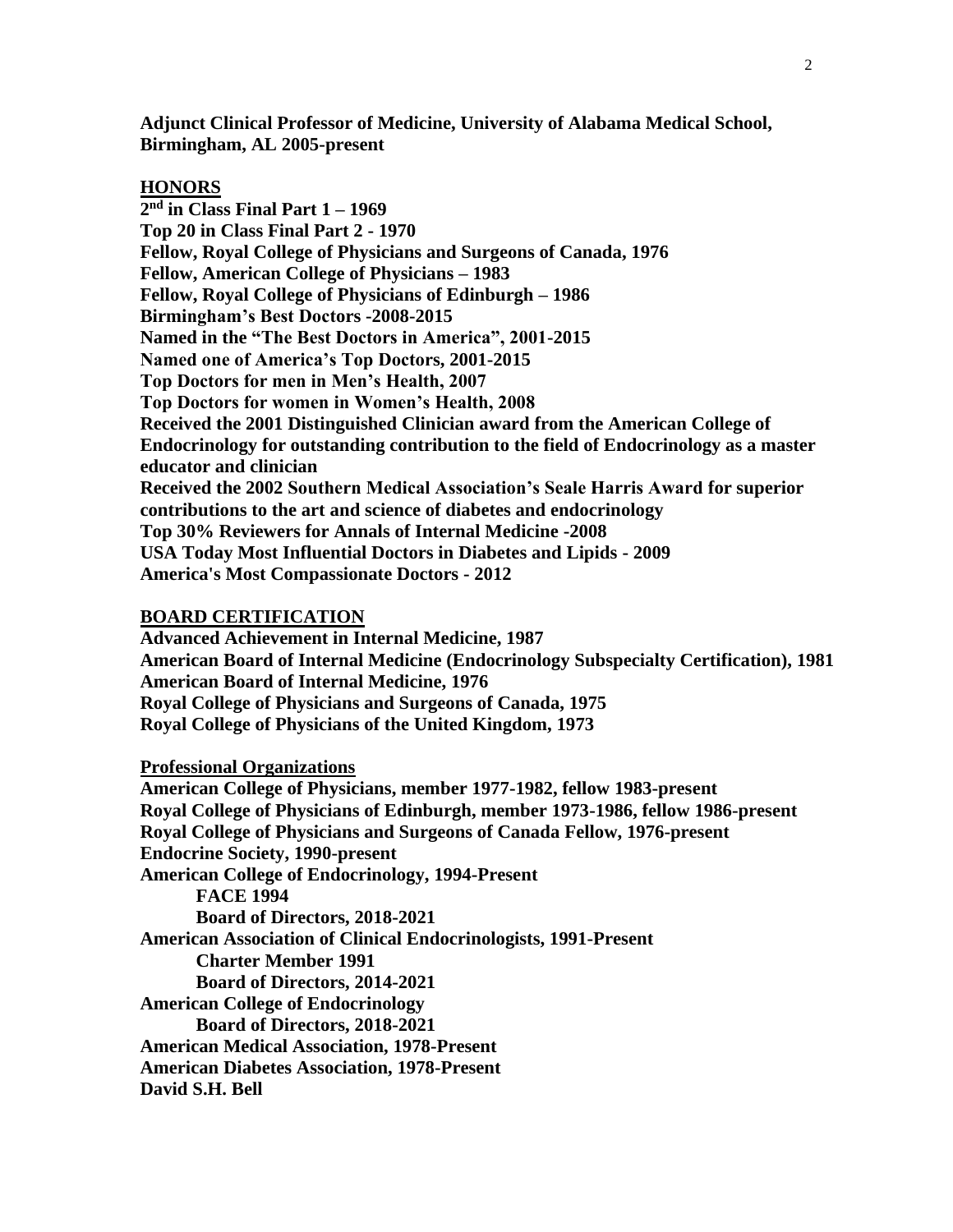### **EDITORIAL BOARDS**

**Endocrine Practice 2000-2005 Southern Medical Journal 1998-2005 Treatments in Endocrinology 2001-2005 Diabetes Obesity and Metabolism 2002-present Endocrine Today 2006-2021 Diabetes Therapy 2010-present**

#### **ADMINISTRATIVE APPOINTMENTS**

**District Coroner in Province of Ontario, 1976-1978 Conemaugh Valley Memorial Hospital, Johnstown PA Vice Chairman of Medicine, 1978-1980 Director, Internal Medicine Residency Program, 1978-1980 Director, Physicians Continuing Education, 1978-1980 University of Alabama at Birmingham Director of Clinical Services, Diabetes Research and Education Hospital, 1980-1992 Director Adolescent Diabetes Unit 1982-1985 Clinical Director, Endocrinology Clinic, The Kirklin Clinic, 1992-1997 Director, Clinical Research, Division of Endocrinology, 1998-2003**

### **HOSPITAL APPOINTMENTS**

**Georgetown Memorial Hospital, Georgetown, Ontario, Canada 1976-1978 Conemaugh Valley Memorial Hospital, Johnstown, PA, 1978-1980 University of Alabama at Birmingham Hospital, 1980-2005 Eye Foundation Hospital, Birmingham, AL, 1981-1990**

**STATE LICENSURE: General Medical Council of the United Kingdom 1970-1973 Saskatchewan, 1973-1975 Maryland, 1975-1976 Ontario, 1976-1981 Pennsylvania, 1978-1981 Alabama, 1980 – present (License #09301)**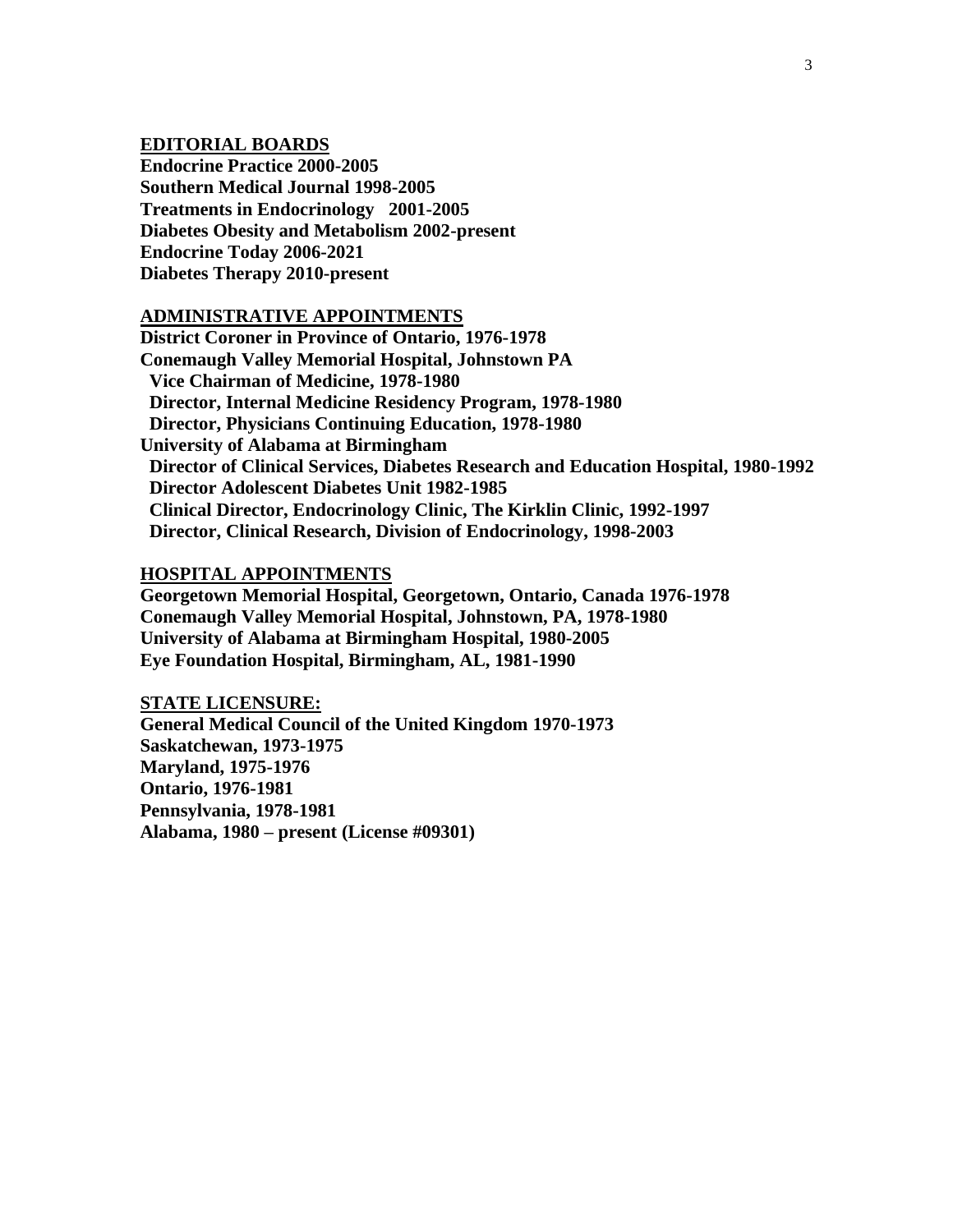#### **PUBLICATIONS**

- **1. Bell DSH, Moyer JH: Vasodilator drugs for peripheral vascular disturbances. In: Modell W (ed): Drugs of Choice 1980-1981. C.V. Mosby, St. Louis (1980)441-449.**
- **2. Clements RS Jr, Bell DSH: Diagnostic pathogenetic and therapeutic aspects of diabetic neuropathy. In Special Topics in Endocrinology and Metabolism, Cohen M.P. and Foa P.P. (eds): A.R. Liss, Inc., New York, (1981)1-143.**
- **3. Pittman W, Acton R, Barger B, Bell DSH, Go R, Murphy C, roseman J: HLA-A, -B, and –DR Associations in Type 1 Diabetes Mellitus with Onset After Age Forty. Diabetes (1982)31:122-125.**
- **4. Clements RS Jr, Bell DSH: Diabetic Neuropathy. Peripheral and autonomic syndromes. Postgraduate Medicine (1982)71(6) 50-67.**
- **5. Clements RS Jr, Bell DSH: Candidate mechanism for the pathogenesis of diabetic neuropathy. In: Diabetes and its Late Complications. Cudworth AG, Andreani D, Bodansky HJ, Squadrito G (eds): John Libbey, London (1982)119-126.**
- **6. Fairclough PK, Clements RS Jr., Filer DV, Bell DSH: An evaluation of patient performance of and their satisfaction with various rapid blood glucose measurement systems. Diabetes Care (1983) 6:45-49.**
- **7. Bell DSH, Clements RS Jr., : Reversal of the carpal tunnel syndrome after change of insulin injection sites. Diabetes Care (1983)6:45-46.**
- **8. Bell DSH, Christian SR, Clements RS Jr.: Acuphobia in a long-standing insulindependent diabetic cured by hypnosis. Diabetes Care (1983) 6:622.**
- **9. Bell DSH: Amitriptyline versus placebo in post-herpetic neuralgia. Neurology (1983) 33:1530.**
- **10. Bell DSH: MIST: Medical Information via Telephone. Alabama Journal of Medical Sciences (1985) 22:311-314.**
- **11. Bell DSH: Immunotherapy of Diabetes. Dial Access of the Southern Medical Association, 1984.**
- **12. Bell DSH, Acton R: Immunotherapy of insulin-dependent diabetes. Alabama Journal of Medical Sciences (1985) 22:311-314.**
- **13. Bell DSH: Exercise guidelines for the diabetic. Sports and Medcina (1985)5:31-33.**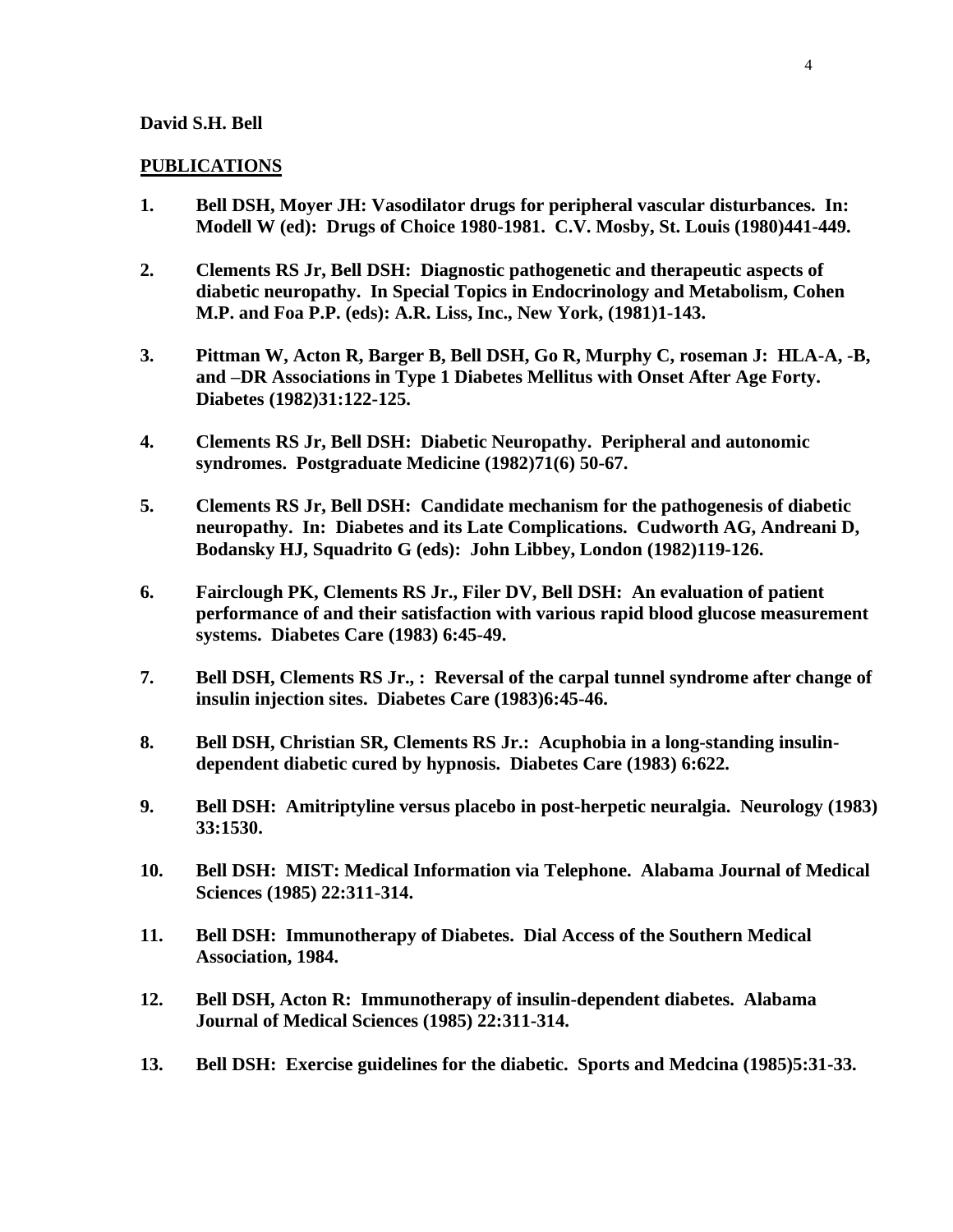- **14. Hodge TW, Barger BO, Littrell MN, Bell DSH, Go RCP, Acton RT: DR-B restriction fragment length polymorphisms associated with insulin-dependent diabetes mellitus. Biochemical Society Transaction (1985)79(5A)1-7.**
- **15. Clements RS Jr, Bell DSH: Diabetic complications – prevalence, detection, current treatment and prognosis. Amer J. Medicine (1985) 79(5A) 1-7.**
- **16. Clements RS Jr, Bell DSH: Diabetic Neuropathy Part 1. Diabetic Complications (1985) 1:1-3.**
- **17. Clements RS Jr, Bell DSH: Diabetic Neuropathy Part II. Diabetic Complications (1985) 2:1-4.**
- **18. Bell DSH, Clements RS Jr: Selection of patients for insulin pump therapy. Practical Cardiology (1986) 12:57-71.**
- **19. Clements RS Jr, Bell DSH: Intensive insulin therapy – rationale and methods. Research Update (1986) 1:1-8.**
- **20. Bell DSH, Clements RS Jr.: Rapid insulin initiation in NIDDM: Effect on B-cell function and insulin resistance. Proceedings of 1st International Novo Symposium on Non-Insulin-Dependent Diabetes. Editor, R. Tattersal: (1987)61-66.**
- **21. Clements RS Jr, Bell DSH, Benbarka A, Capper SA: Rapid insulin initiation in noninsulin dependent diabetes mellitus. Amer J. Medicine (1987)82:415-420.**
- **22. Hughes TA, Clements RS, Fairclough PK, Bell DSH, Segrest JP: Effect of insulin therapy on lipoproteins in NIDDM. Atherosclerosis (1987) 67:105-114.**
- **23. Bell DSH, Acton RT, Barger BO, Vanichanan C, Clements RS Jr.: The futility of predicting the onset of insulin-dependent diabetes. Diabetes Care (1987) 10:788-789.**
- **24. Bell DSH, Clements RSJr.: Diabetes and the digestive system. Diabetes Forecast (1987)12:43-46.**
- **25. Bartholomew G, Radu B, Bell DSH: Oral candidiasis in insulin-dependent diabetes. Diabetes Care (1987) 10:604-606.**
- **26. Bell DSH, Ackerson C, Cutter G, Clements RSJr.: Factors associated with discontinuation of continuous subcutaneous insulin. American Journal of Medical Sciences (1988) 295:23-28.**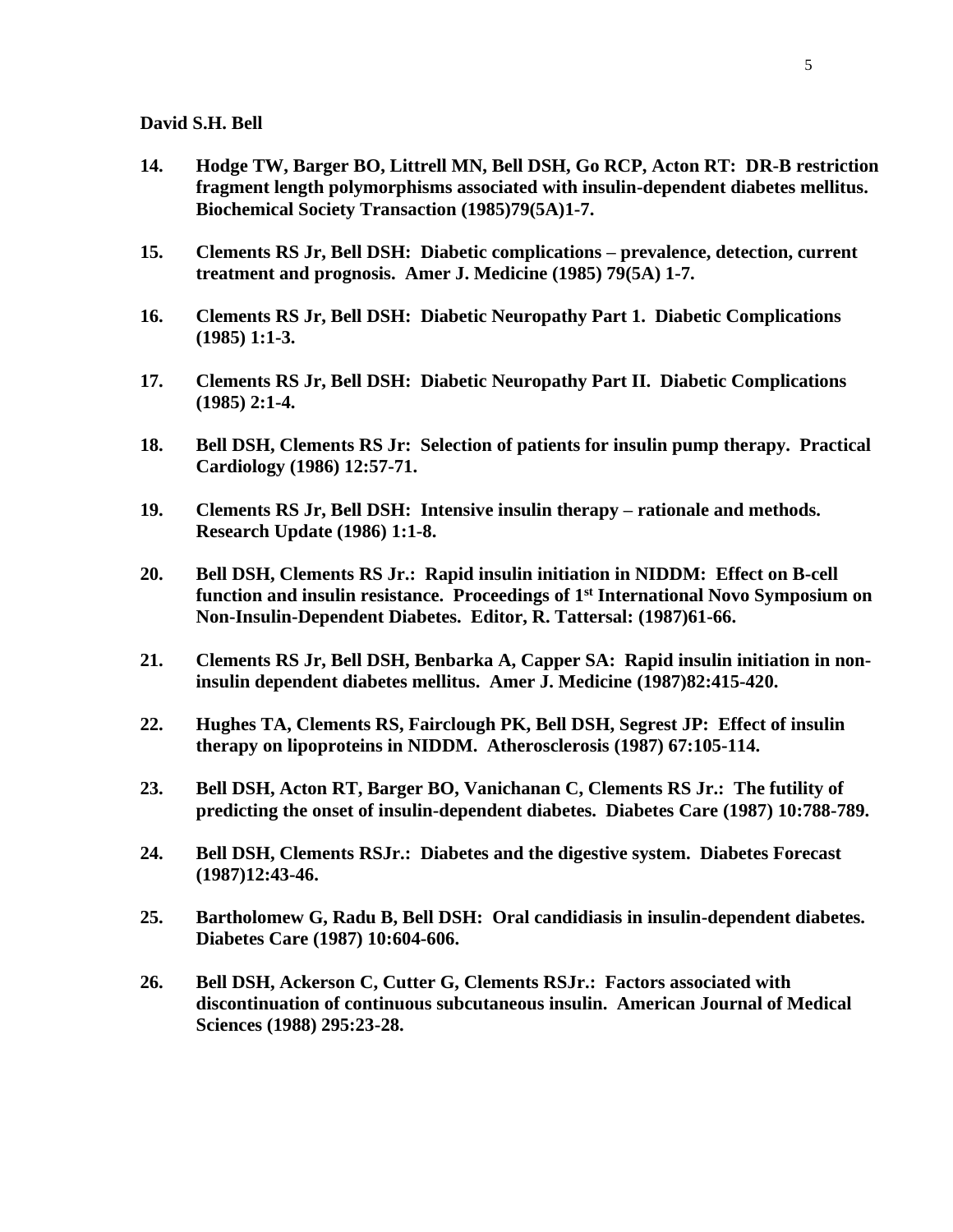- **27. Bell DS, Clements RS, Cutter GR, Whitley RJ. Condylomata acuminata in IDDM. Diabetes Care (1988) 11(3):295-6.**
- **28. Bell DSH, Clements RS Jr.: Prediction and Immunosuppression of Type 1 Diabetes. Reply, Diabetes Care (1988) 11:511.**
- **29. Bell DS. Failure to recognize that hypoglycemia may be a problem associated with insulin manufactured by the recombinant DNA method. Clin Ther 1989 11(5)707- 708.**
- **30. Bell DSH: Hypertension in the person with diabetes. American Journal of Medical Sciences. (1989) 297:228-232.**
- **31. Lauritano AA, Clements RS, Bell DSH: Insulin antibodies in non-insulin-dependent diabetes mellitus: Effect of treatment with semi-synthetic human insulin. Clinical Therapeutics (1989) 2:268-277.**
- **32. Bell DSH: Improved Treatment of NIDDM: Fixed-Ratio Insulin Regimens in: Making Life Better for the Insulin-Using Patient. A Special Report. Postgraduate Medicine (1989)10:27-34.**
- **33. Bell DSH: Pathogenesis and Prevention of Insulin-Dependent Diabetes. Southern Medical Association, Dial Access Program, 1989.**
- **34. Bell DSH: Pentoxifylline in the Treatment of Microcirculatory Disorders. A Review of the Literature. Ed. Bell DSH. Excerpta Medica Princeton, USA (1989)1-4.**
- **35. Bell DSH: Topics in Clinical Research III. The importance of randomized, doubleblind procedures in clinical trials. Clinical Therapeutics (1989)11(5) 652-658.**
- **36. Clements RS Jr., Bell DSH. Increased responsiveness to exogenous insulin administration in the hypeglycemic obese person with type II diabetes. Clinical Therapeutics (1989) II(5) 652-658.**
- **37. Bell DSH. The importance of double-blinding. Clinical Therapeutics (1989)11(5)707- 708.**
- **38. Bell DSH, Cutter GR, and Lauritano AA. Efficacy of a premixed semisynthetic insulin regimen. Clinical Therapeutics (1989)11:795-801.**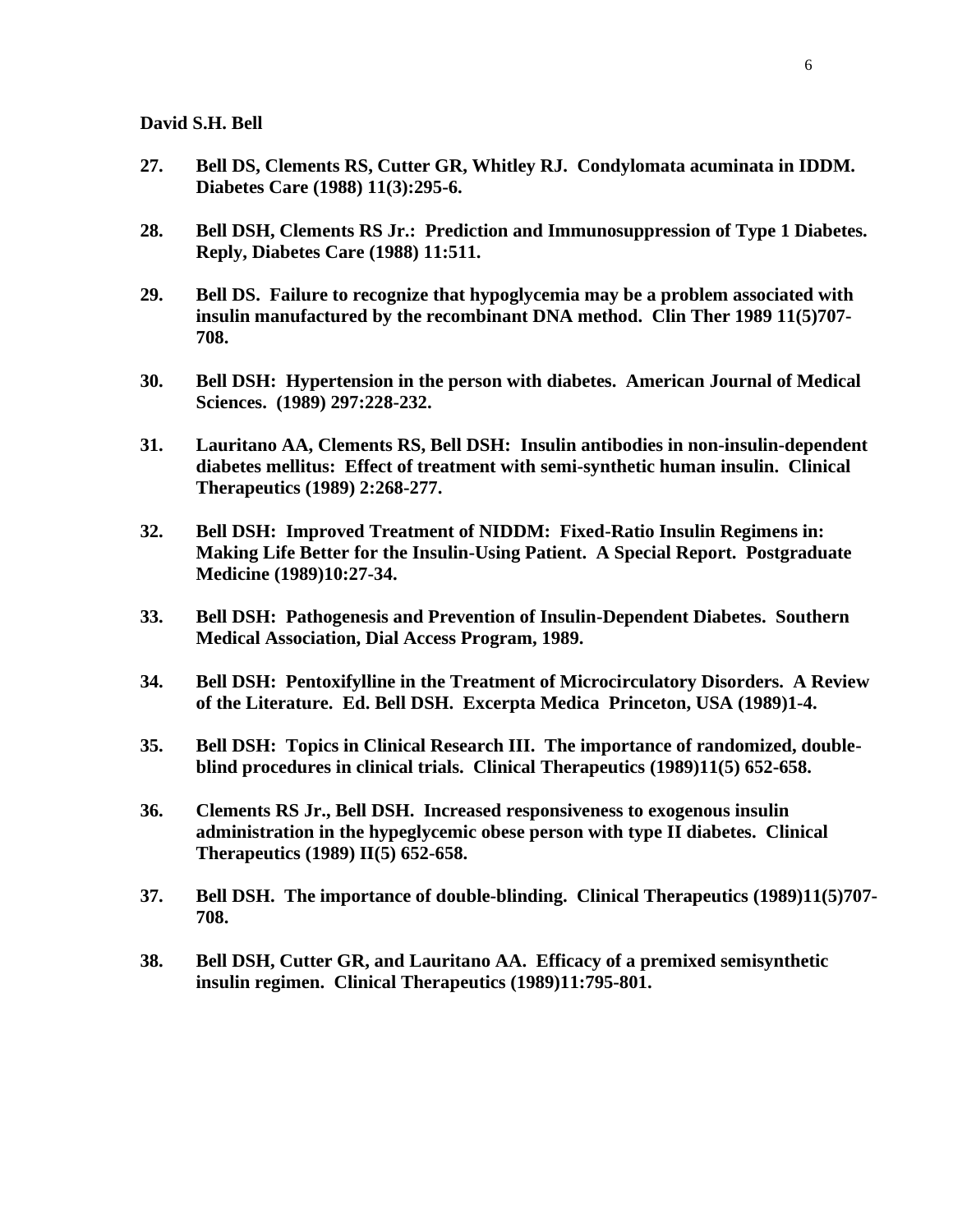- **39. Acton RT, Vanichanan CJ, Perkins L, Go RCP, Roseman JM, Barger BO, Bell DSH, Goldenberg RL, Winkler CL, Tucker JM, Hauth JC, and Huddleston JF. Immunogenetic Predictors of Gestational Diabetes in American Blacks in Immunology of Normal and Diabetic Pregnancy, edited by D. Andreani, GD Bompiani, U Di Mario, S.P. Faulk and A. Galluzzo. John Wiley & Sons LTD (1990) Chapter 12, Pages 207-220.**
- **40. Bell DSH. Sulfonylurea failure in non-insulin-dependent diabetes mellitus. American Journal of Medicine (1990)89:446-447.**
- **41. Bell DSH, Clements RS Jr., Perentesis GP. Hypoglycemia in children with insulindependent diabetes mellitus. J. Pediatr (1990) 117:340.**
- **42. Bell DSH, Barger BO, Go RCP, Goldenberg RL, Perkins LL, Vanichanan CJ, Roseman J, Acton RT. Risk factors for gestational diabetes in the black population. Diabetes Care (1990) 13(11):1196-1201.**
- **43. Bell DSH. Hazards of Inaccurate Readings Obtained by Self-Monitoring of Blood Glucose. Diabetes Care (1990) 13:1131-1132.**
- **44. Williams BT, Ketchum CH, Robinson A, and Bell DSH. Screening for slight albuminuria: A comparison of selected commercially available methods. Southern Medical Journal (1990) 83:1447-1449.**
- **45. Bell DSH. Diabetic nephropathy: Changing concepts of pathogenesis and treatment. The American Journal of the Medical Sciences (1991) 301:195-200.**
- **46. Tucker JM, Winkler CL, Hauth JC, Goldenberg RL, Acton RT, Barger BO, Go RCP, Bell DSH, Perkins LL, Vanichanan CJ, and Roseman JM. Autoantibodies in black women with class A1 or class GB diabetes mellitus. American Journal of Perinatology (1991) 8:103-105.**
- **47. Winkler CL, Tucker JM, Hauth JC, Goldenberg RL, Acton RT, Barger BO, Go RCP, Bell DSH, Perkins LL, Vanichanan CJ, and Roseman JM. Histocompatability antigen subtypes in black women with class A1 or Class GB diabetes mellitus. American Journal of Perinatology (1991) 8:106-109.**
- **48. Bell DSH. Lower limb problems in diabetic patients. What are the causes? What are the remedies? Postgraduate Medicine (1991) 89:237-244.**
- **49. Bell DSH, Bode B, Clements RS Jr., Herron J, Hollander P, Kumar D, Perentesis GP, Sosenko J. Premixed vs. Self-mixed insulin in the treatment of type II diabetes mellitus: A randomized trial. Today's Therapeutic Trends. The Journal of New Developments in Clinical Medicine (1991) 9:63-73.**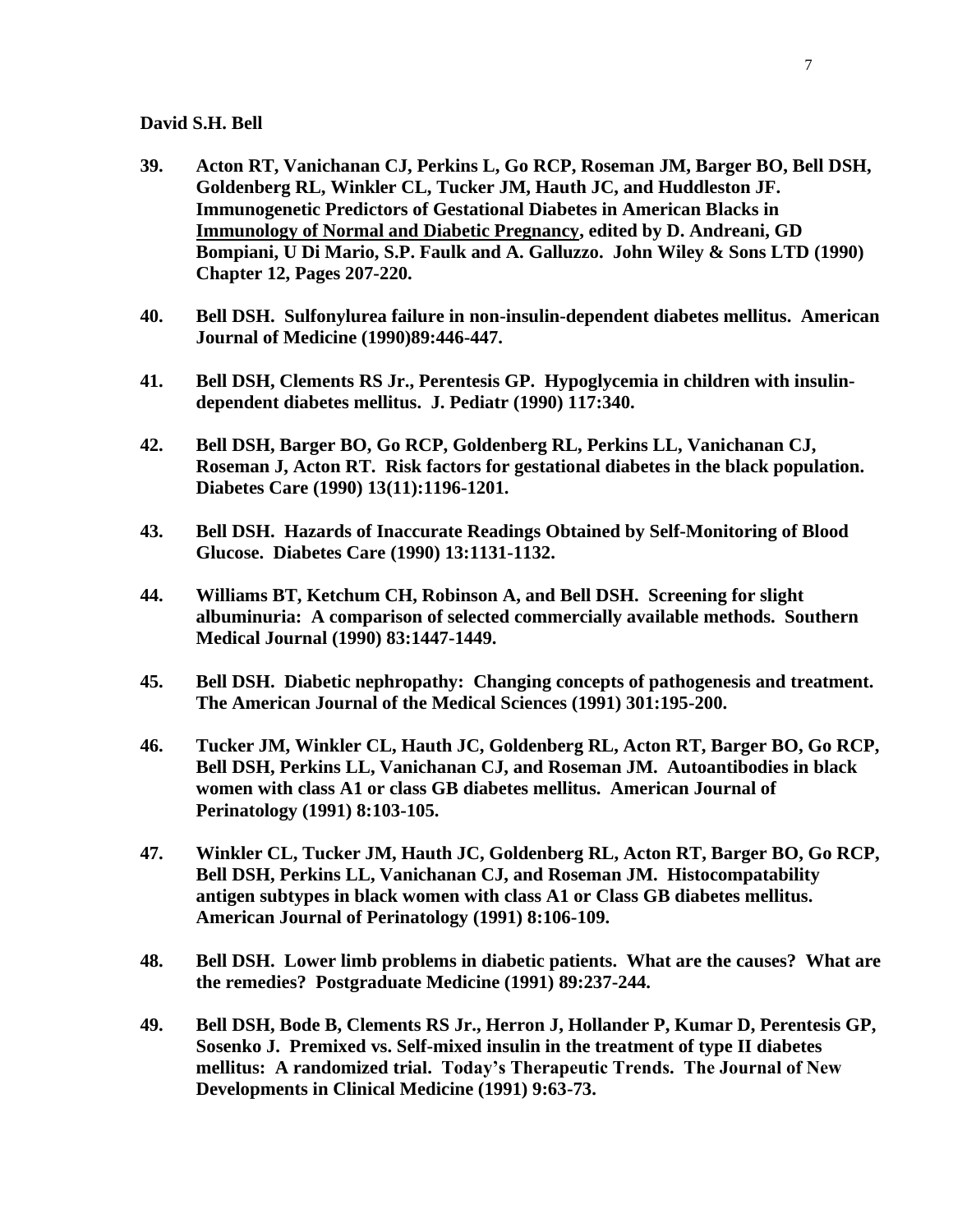- **50. Bell DSH, Clements RS, Perentesis G, Roddam R, and Wagenknecht L. Dosage accuracy of self-mixed vs. premixed insulin. Archives of Internal Medicine (1991) 151:2265-2269.**
- **51. Bell DSH, Wagenknecht LE. Effect of gemfibrozil on intermediate density lipoproteins in NIDDM patients. Diabetes Care (1992) 15:146-147.**
- **52. Aikens JE, Wallander JL, Bell DSH, and Cole JA. Daily stress variability, learned resourcefulness, regimen adherence, and metabolic control in type 1 diabetes mellitus: Evaluation of a path model. Journal of Consulting and Clinical Psychology (1992) 60:113-118.**
- **53. Roseman JM, Go RCP, Perkins L, Barger B, Bell DSH, Goldenberg RL, DuBard MB, Huddleston JF, Sedlacek CM, and Acton RT. Gestational diabetes mellitus among African-American women. Diabetes/Metabolism Reviews (1991) 93-104.**
- **54. Bell DSH, Ketchum CH, Robinson CS, Wagenknecht LE, Williams BT. Microalbuminuria associated with diabetic neuropathy. Diabetes Care (1992) 15:528- 531.**
- **55. Bell DSH. Hypoglycemia induced by Enalapril in patient with insulin resistance and NIDDM. Diabetes Care (1992)15:934-935.**
- **56. Bell DSH. Milk allergy masquerading as insulin allergy. Diabetes Care (1992) 15:934-935.**
- **57. Bell DSH. Diabetic nephropathy associated with insulin-dependent diabetes. Internal Medicine (2) (1992) Medifacts, Ottawa Canada.**
- **58. Bell DSH. Exercise for patients with diabetes – benefits, risks, and precautions. Postgraduate Medicine (1992) 92:183-198.**
- **59. Bell DSH, Cutter GR, Hayne VB, and Lloyd LK. Factors predicting efficacy of phentolamine-papaverine intracorporeal injection for treatment of erectile dysfunction in the diabetic male. Urology (1992) 40:36-40.**
- **60. Bell DSH. Diabetic foot problems. Family Practice (1992) 2(6). Medifacts Ottawa, Canada.**
- **61. Bell DSH. Diabetes and hypertension – prevalence and therapy. Cardiology (1992) (6). Medifacts Ottawa, Canada.**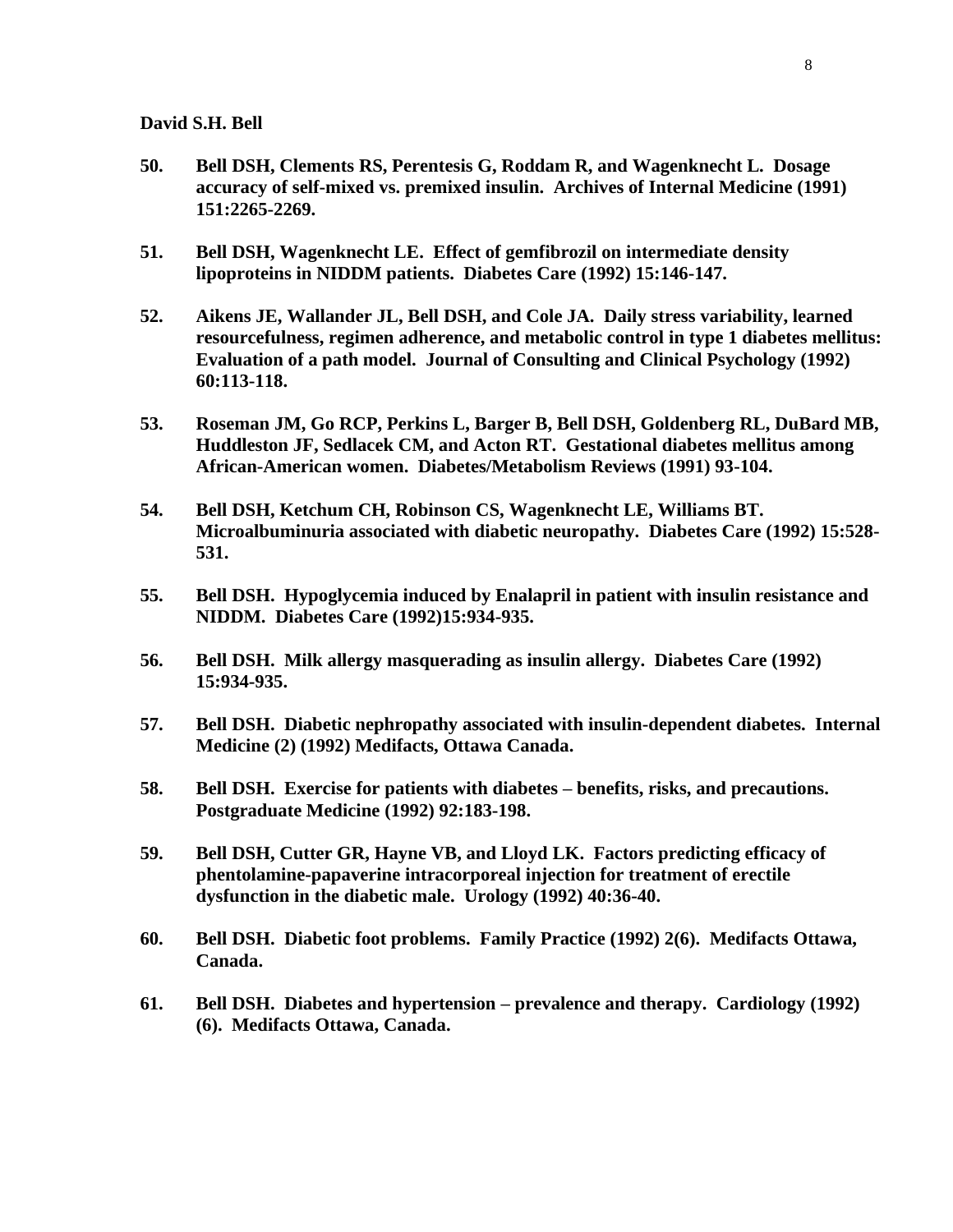- **62. Bell DSH, Cutter G, Clements RS, Jr. The feasibility of long-term treatment of diabetes with continuous subcutaneous insulin infusion. Diab. Nutr. Metab. (1993) 6:57-60.**
- **63. Bell DSH. Insulin resistance: an often unrecognized problem accompanying chronic medical disorders. Postgraduate Medicine (1993) (937) 99-107.**
- **64. Acton RT, Bell DSH, Go RC, Roseman J. Association of HLA phenotypes with hypertension in African Americans and Caucasoid Americans with type II diabetes, a population at risk for renal disease. Transplant Proc (1993) 25:2400-2403.**
- **65. Bell DSH. The graveyard shift. Diabetes Forecase (1994) 47:47-49.**
- **66. Chiu KC, Go RCP, Aoki M, Riggs AC, Tanizawa Y, Acton RT, Bell DSH, Goldenerg RL, Roseman JM, Permutt MA. Glucokinase gene in gestational diabetes mellitus: population association study and molecular scanning. Diabetologia (1994) 37:104- 110.**
- **67. Bell DSH. Stroke in the diabetic patient. Diabetes Care (1994) 17:217-219.**
- **68. Bell DSH, Cutter G. Characteristics of severe hypoglycemia in the patient with insulin-dependent diabetes. Southern Medical Journal (1994) 87(6)616-620.**
- **69. Bell DSH. Insulin pump therapy for the 90's. The Endocrinologist (1994) (4)270-278.**
- **70. Acton RT, Roseman JM, Bell DSH, Goldenberg RL, Tseng ML, Vanichanan LA, Harman LA, Go RCP. Genes within the major histocompatibility complex predict NIDDM in African American Women in Alabama. Diabetes Care (1994) 17:1491- 1494.**
- **71. Bell DSH. Stopping those swinging sugars. Diabetes Forecast (1994)47:36-40.**
- **72. Tanizawa Y, Riggs AC, Chiu KC, Janssen RC, Bell DSH, Go RPC, Roseman JM, Acton RT, Permutt MA. Variability of the pancreatic islet beta cell/liver (GLUT 2) glucose transporter gene in NIDDM patients. Diabetologia (1994) 420-427.**
- **73. Aikens JE, Wallander JL, Bell DS, McNorton A. A nomothetic-idiographic study of daily psychological stress and blood glucose in women with type 1 diabetes mellitus. J Behav Med (1994) 17(6)535-48.**
- **74. Bell DSH. Diabetic cardiomyopathy. A unique entity or a complication of coronary artery disease? Diabetes Care (1995) 18:708-714.**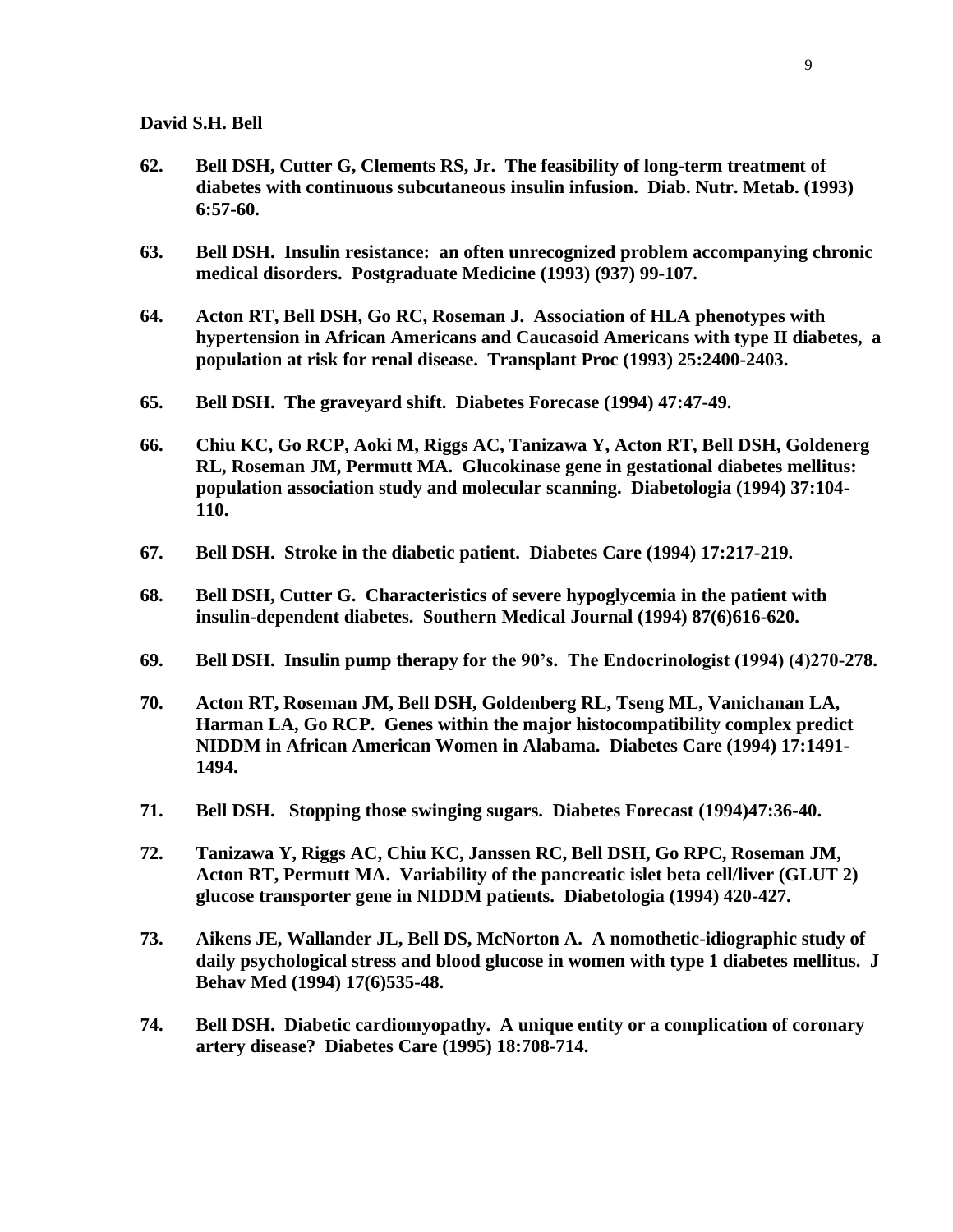- **75. Bell DSH. To hurt or not to hurt. Diabetes Forecast (1995) 48(6)30-33.**
- **76. Bell DSH. How to manage stroke in patients with diabetes: Strategies for diagnosis, treatment and prevention. The Journal of Critical Illness (1995) 10(5)317-328.**
- **77. Bell DSH. Myocardial infarction and stroke in diabetic patients. Diabetes Metabolism. (1995) 40:1-4.**
- **78. Bell DSH. Lack of long-term diabetic complications in spite of poor glycemic control in twins with pure gonadal dysgenesis. Diabetes Care (1995) 18:1286-1287.**
- **79. McCarren M, Bell DSH. Prepare to pump. Diabetes Forecast (1995) September 33- 39.**
- **80. Bell DSH, Grizzle WE, Dunlap NE. Nesidoblastosis causing reversal of insulindependent diabetes and development of hyperinsulinemic hypoglycemia. Diabetes Care (1995) 18:1379-1380.**
- **81. Bell DSH. Night shift work and the diabetic patient. The Endocrinologist (1995) 5:344-346.**
- **82. Bell DSH. Non-diabetic neuropathy in a patient with diabetes. Endocrine Practice (1995) 1(6) 393-394.**
- **83. Bell DSH. A comparison of lovastatin, an HMG-COA reductase inhibitor, with gemfibrozil, a fibrinic acid derivative, in the treatment of patients with diabetic dyslipidemia. Clinical Therapeutics (1995) 17:901-910.**
- **84. Bell DSH, Yumuk VD. Low incidence of false-positive exercise thallium 201 scintigraphy in a diabetic population. Diabetes Care (1995) 19(2)185.**
- **85. Bell DSH. Profiles of stroke in the diabetic patient. Advances in Cardiovascular Medicine (1996) 3:1-8.**
- **86. Bell DSH. Alcohol and the NIDDM patient. Diabetes Care (1996) 19:509-513.**
- **87. Bell DSH. Myocardial infarction in the diabetic patient. The Endocrinologist (1996) 6:196-206.**
- **88. Bell DSH, Acton RT. Increased prevalence of mitral valve prolapse in IDDM. Diabetes Care (1996) 19:672.**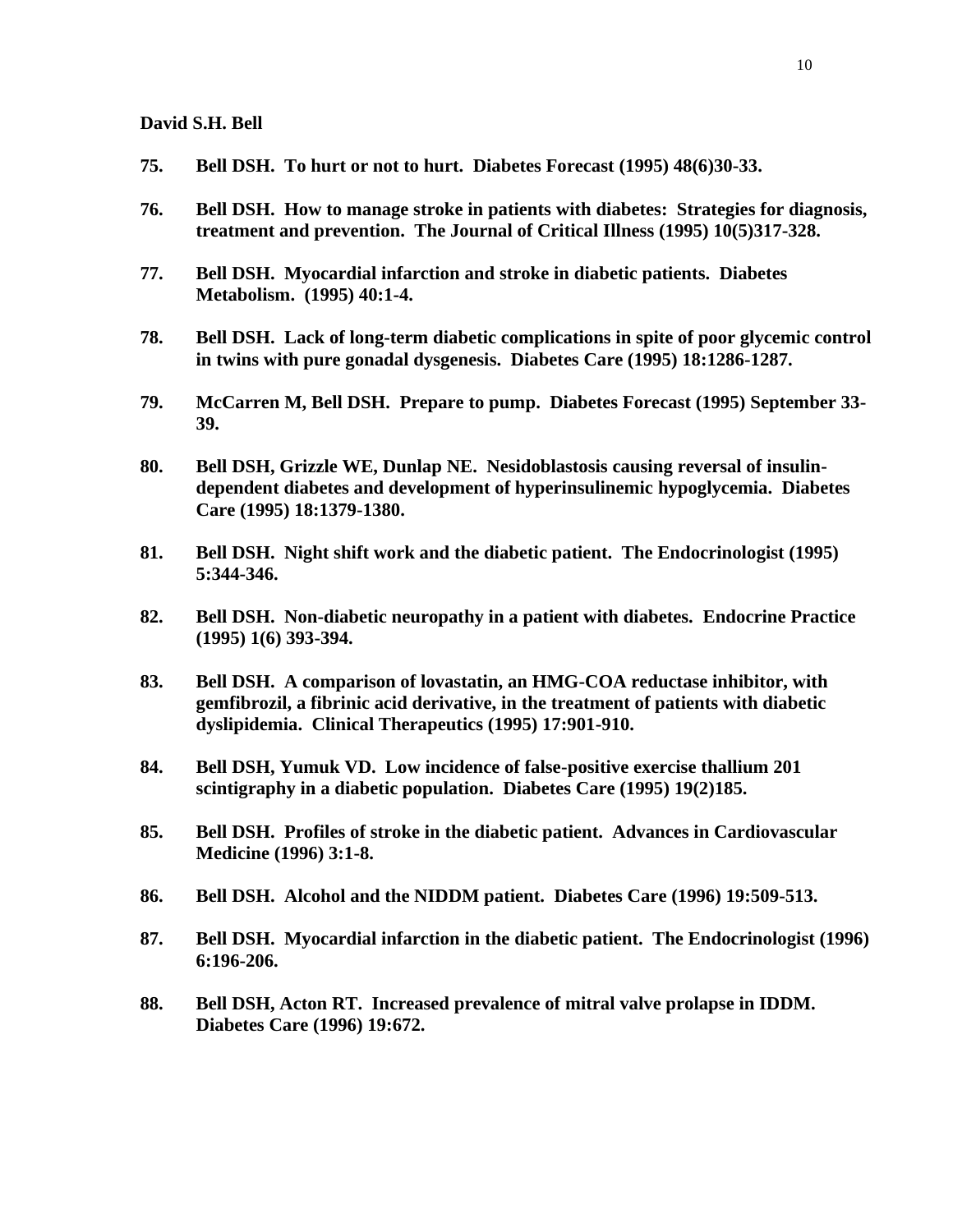- **89. Bell DSH. Diabetes mellitus and coronary artery disease. Coronary Artery Disease (1996) 7(10)715-722.**
- **90. Decrease in mortality from diabetic nephropathy in Pima Indians. Diabetes Care (1996) 19:779.**
- **91. Bell DSH, Mayo MS. Outcome of metformin-facilitated reinitiation of oral diabetic therapy in insulin-treated patients with non-insulin-dependent diabetes mellitus. Endocrine Practice (1997) 3:73-76.**
- **92. Bell DSH, Alele J. Diabetic ketoacidosis. Postgraduate Medicine (1997) 101:193-203.**
- **93. Bell DSH. New modalities for the treatment of NIDDM: Acarbose and metformin. Consultant Pharmacist 12(suppl A)7-11,1997.**
- **94. Bell DSH. Management of Diabetes: Medications. In Diabetes Medical Nutrition Therapy. Holler HJ, Pastors JG, Eds. The American Dietetic Association (1997) 35- 42.**
- **95. Bell DSH. Management of Diabetes: Complications. In Diabetes Medical Nutrition Therapy. Holler JH, Pastors JG, Eds. The American Dietetic Association (1997) 75- 82.**
- **96. Bell DSH. Diabetes mellitus and coronary artery disease. Journal of Cardiovascular Risk (1997) 4(2)83-90.**
- **97. Bell DSH, Yumuk V. Frequency of severe hypoglycemia in patients with non-insulindependent diabetes mellitus treated with sulfonylureas or insulin. Endocrine Practice (1997) 3:281-283.**
- **98. Bell DSH. Converting patients with type 2 diabetes from insulin-requiring to noninsulin-requiring. Clinical Diabetes (1997) 15(5) 205-207.**
- **99. Bell DSH. Reinitiation of oral hypoglycemic therapy – the Alabama Experience in Proceedings of the Combined Insulin/Oral Agent Therapy: Satellite Symposium to the 1997 Postgraduate Meeting – Baylor College of Medicine, Houston, TX (1997) 29- 34.**
- **100. Bell DSH. Effective Analgesia. BMJ (1997) 315:1411.**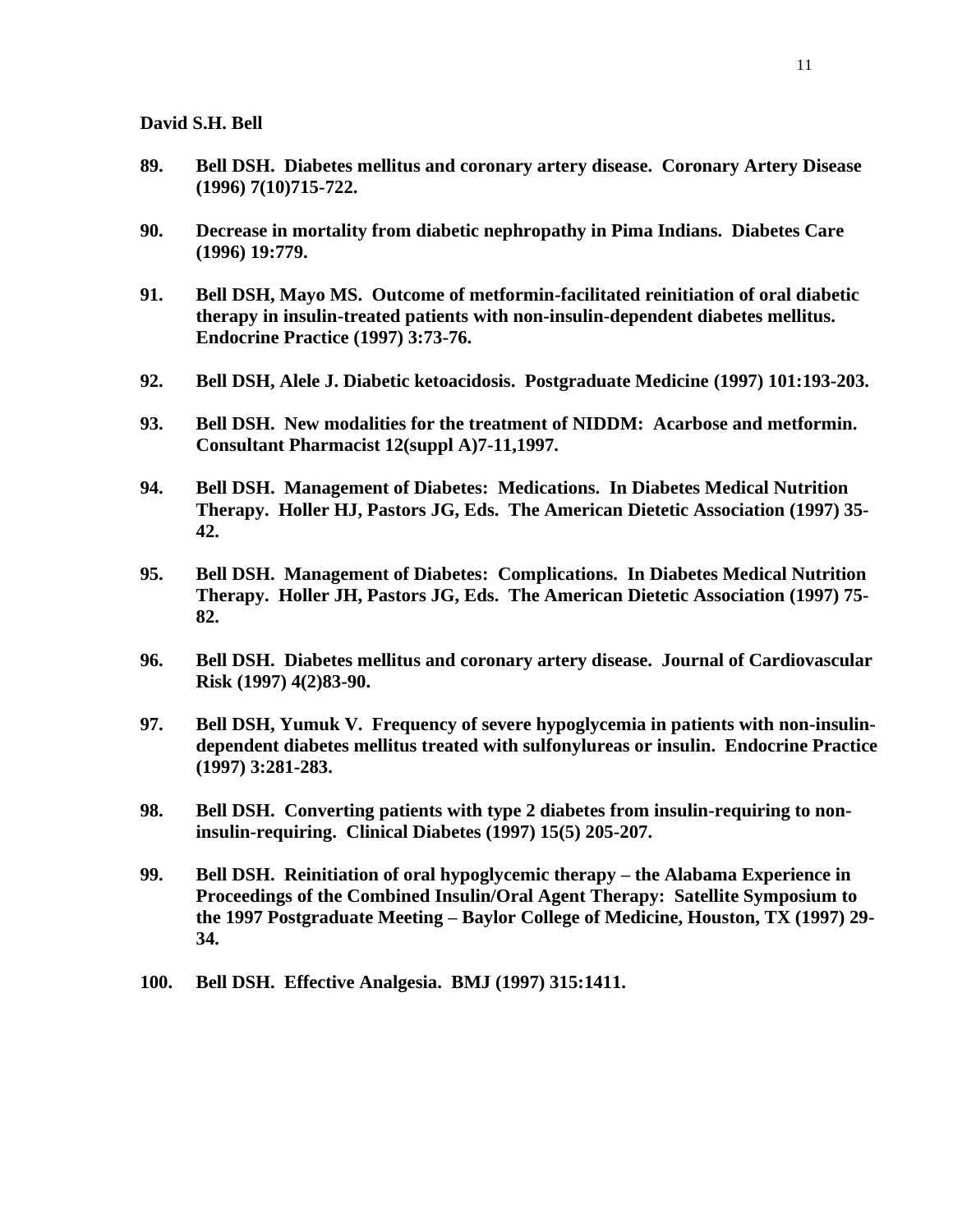- **101. Acton RT, Bell DSH, Collins JN, Go RCP, Harrison R, McDonald R, Rivers C, Roseman JM, Taylor HA, and Vanichanan C. Genes within and flanking the major histocompatibility region are risk factors for diabetes, insulin resistance, hypertension, and microalbuminuria in African-American women. Transplantation Proceedings (1997) 29:3710-3712.**
- **102. Bell DSH. University Group Diabetes Program – "Déjà vu all over again?" Endocrine Practice (1998) 4:6465.**
- **103. Bell DSH, Mayo MS. Improved glycemic control with use of oral hypoglycemia therapy with or without insulin. Endocrine Practice (1998) 4(2)82-85.**
- **104. Bell DSH. Managing type 2 diabetes patients who require insulin. In Successful Strategies for the Control of Type 2 Diabetes. Eds. Garber AJ, Bell DSH, Reasner C, James W. Postgraduate Institute for Medicine. Littleton, CO 1998 10-13.**
- **105. Ovalle F, Bell DSH. Triple oral antidiabetic therapy in type 2 diabetes mellitus. Endocrine Practice (1998) 4:146-147.**
- **106. Bell DSH, Kudlow J, Tidwell M. Health-care charges generated by patients with diabetes. Endocrine Practice (1998) 4:237-239.**
- **107. Garber A, Bell DSH, Reasner C. Successful Strategies for the control of type II Diabetes. Baylor College of Medicine and Postgraduate Institute for Medicine. A Clinical Monograph. Editor, William E. James. 1998.**
- **108. Bell DSH. Prudent utilization of the presently available treatment modalities for type 2 diabetes. The Endocrinologist (1998) 8:332-341.**
- **109. Bell DSH, Ovalle F. Metformin lowers lipoprotein (a) levels. Diabetes Care (1998) 21:2028.**
- **110. Bell DSH, Ovalle F. Troglitazone interferes with gemfibrozil's lipid-lowering action. Diabetes Care (1998) 21:2028-2029.**
- **111. Bell DSH, Mayo MS. Weight loss in patients treated with a metformin-sulfonylurea combination in comparison with twice daily mixed insulin. Endocrine Practice (1998) 4:360-364.**
- **112. Bell DSH, Ovalle F. Using combination therapy for type 2 diabetes. IM Internal Medicine (1999) 20:20-27.**
- **113. Bell DSH. Use of B-Adreneregic blocking agents with diabetes – friend and foe. Endocrine Practice (1999) 5:5l-53.**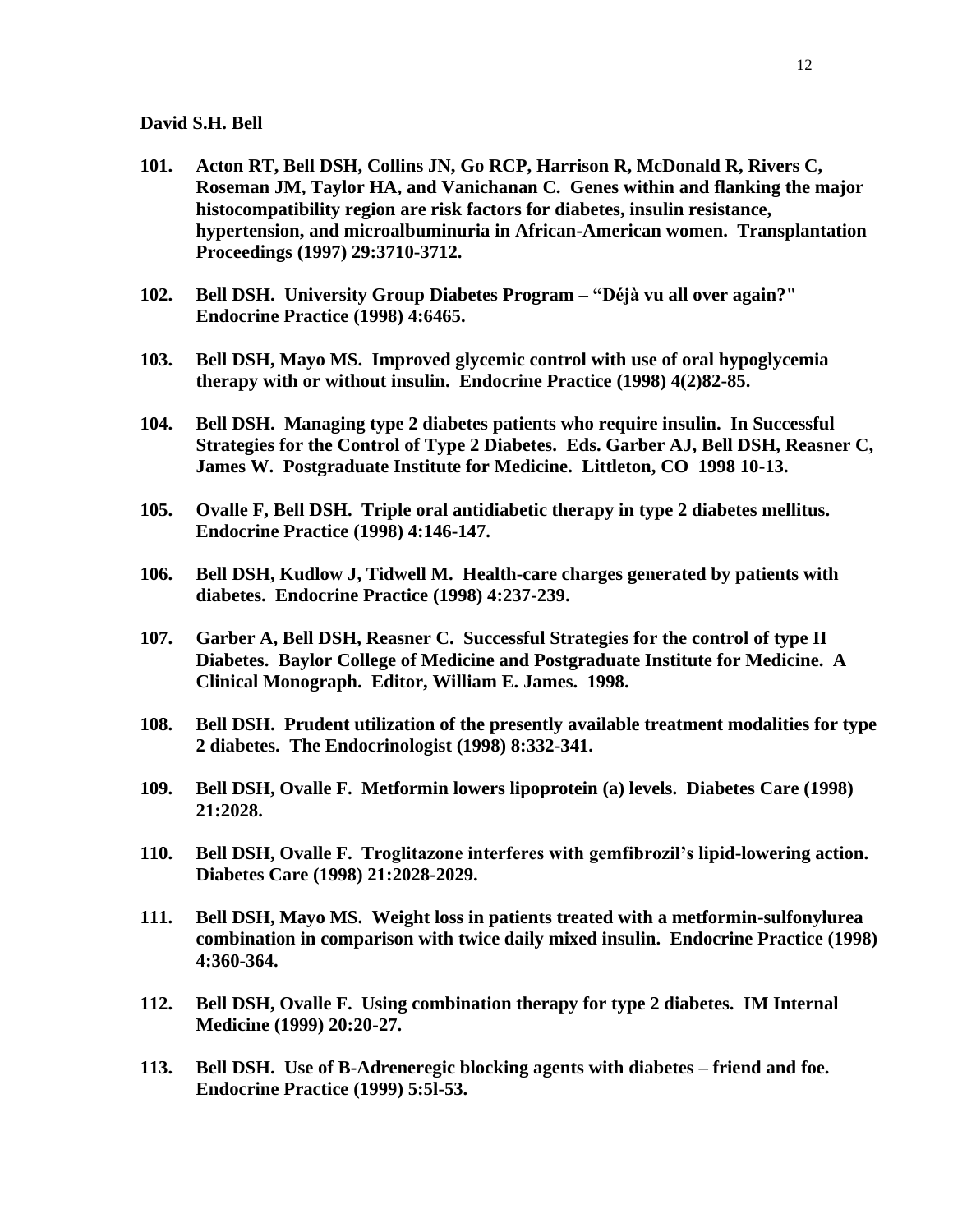- **114. Bell DSH, Alele J. Dealing with diabetic nephropathy. Postgraduate Medicine (1999) 105:83-94.**
- **115. Bell DSH, Ovalle F. Gastroparesis cured by gastrectomy. Diabetes Care (1999) 22(6)1000-1001.**
- **116. Bell DSH, Ovalle F. C-peptide utilization in clinical practice: Effect on treatment and outcome of diabetes in a series of cases. Endcrine Practice (1999) 5(3):114-118.**
- **117. Bell DSH, Ovalle F. Stroke management in the diabetic patient. The Journal of Critical Illness (1999) 14:309-318.**
- **118. Ovalle F, Bell DSH. Troglitazone's effect on lipoprotein(a). Diabetes Care (1999) 22:859-860.**
- **119. Bell DSH, Ovalle F. Is gastroparesis in diabetes cured by gastrectomy? Response to Schnedl et al. Diabetes Care (1999) 22:1921.**
- **120. Bell DSH, Ovalle F. Advances in therapy for type 2 diabetes. Patient Care (1999) 33:189-200.**
- **121. Ovalle F, Bell DSH. Hormone replacement therapy and serum uric acid. Lancet (1999) 354:1643-44.**
- **122. Bell DSH, Ovalle F. Late-onset troglitazone-induced hepatic dysfunction. Diabetes Care (2000) 23:128-129.**
- **123. Feld S, Hellman R, Dickey RA, Jellinger PS, Janick JJ, Rodbard HW, Cobin RH, Bell DSH, Ganda O, Davidson ET, Siebel JA. AACE Diabetes Guidelines. Endocrine Practice (2000) 6:42-84.**
- **124. Bell DSH. Should anti-glutamic acid decarboxylase antibody levels be determined in new-onset diabetes? Endocrine Practice (2000) 6(2)214-216.**
- **125. Bell DSH. Dunluce Castle, County Antrim, Northern Ireland. The New England Journal of Medicine (2000) 342(5)324.**
- **126. Bell DSH. Inflammation, Insulin Resistance, Infection, Diabetes and Atherosclerosis. Endocrine Practice (2000)6:271-275.**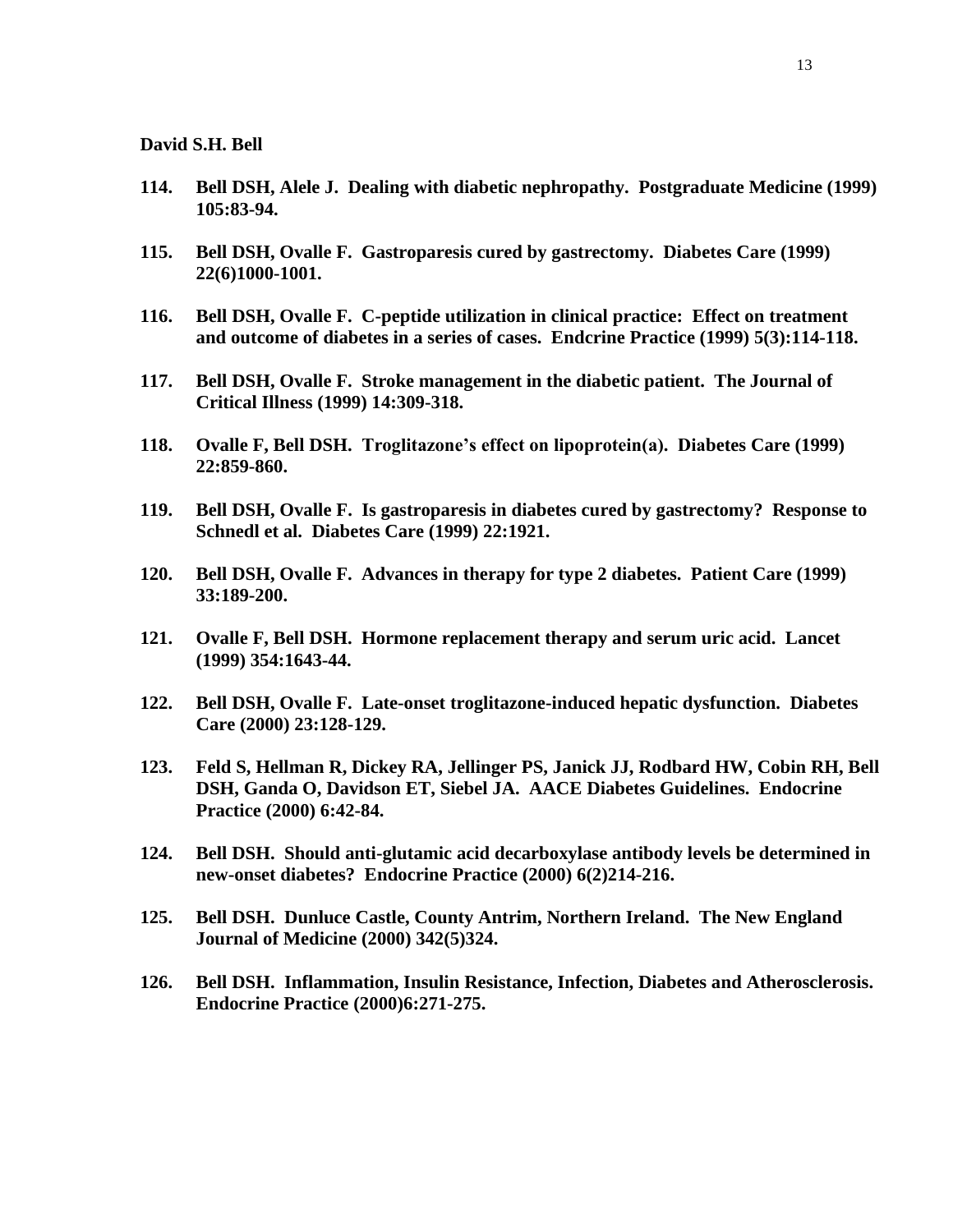- **127. Bell DSH, Ovalle F. Diabetes as a Risk Factor for Ischemic Heart Disease. Clinical Reviews – Prevention of Coronary Heart Disease: Identification and Treatment of Risk Factors. Robert A. Kreisberg, M.D., Editor. (Spring 2000) 88-92.**
- **128. Bell DSH, Ovalle F. Management of Type 2 Diabetes in Clinical Reviews – Prevention of Coronary Heart Diusease: Identification and Treatment of Risk Factors. Robert A. Kreisberg, M.D., Editor (Spring 2000) 92-96.**
- **129. Bell DSH, Ward J. Peripheral and Cranial Neuropathy in Diabetes. In Clinical Diabetes Mellitus – Third Edition – John K. Davidson, M.D., Ph.Ded. Thieme, N.Y., N.Y. (2000) 621-635.**
- **130. Bell DSH, Ovalle F. How Long Can Insulin Be avoided in the Patient with Type 2 Diabetes Mellitus by Use of a Combination of Metformin and a Sulfonylurea? Endocrine Practice (2000) 6:293-295.**
- **131. Bell DSH, Fowler MB. Comprehensive Adrenergic Blockade in Patients with Hypertension and Diabetes. Cardiology Review (2000) 17:7(suppl)11-17.**
- **132. Bell DSH (ed.) Diabetes Insights. Bioscience Reports (2000)1-8 Bioscience Communications NY, NY.**
- **133. Bell DSH. Cardiovascular Disease in South Asians. Lancet (2000) 356:1109.**
- **134. Bell DSH. Hypertension and Antihypertensive Therapy as Risk Factors for Type 2 Diabetes Mellitus. (Letter)**
- **135. Bell DSH, Ovalle F. Improved Glycemic Control with Use of Continuous Subcutaneous Insulin Infusion Compared with Multiple Insulin Injection Therapy. Endocrine Practice (2000) 6:357-360.**
- **136. Bell DSH, Ovalle F, Shadmany S. Postprandial rather than preprandial glucose levels should be used for adjustment of rapid-acting insulins. Endocrine Practice (2000) 6:477-478.**
- **137. Bell DSH. Pathophysiology of type 2 diabetes and its relationship to new therapeutic approaches. Supplement to The Diabetes Educator Journal (2000)6:477-478.**
- **138. Bell DSH. Should angiotensin-converting enzyme inhibitors be added to the water supply of patients with diabetes? Endocrine Practice (2001)7(1)59-63.**
- **139. Bell DSH. Ethics in Diabetic Clinical Trials. Diabetes Care (2001)24(3):606.**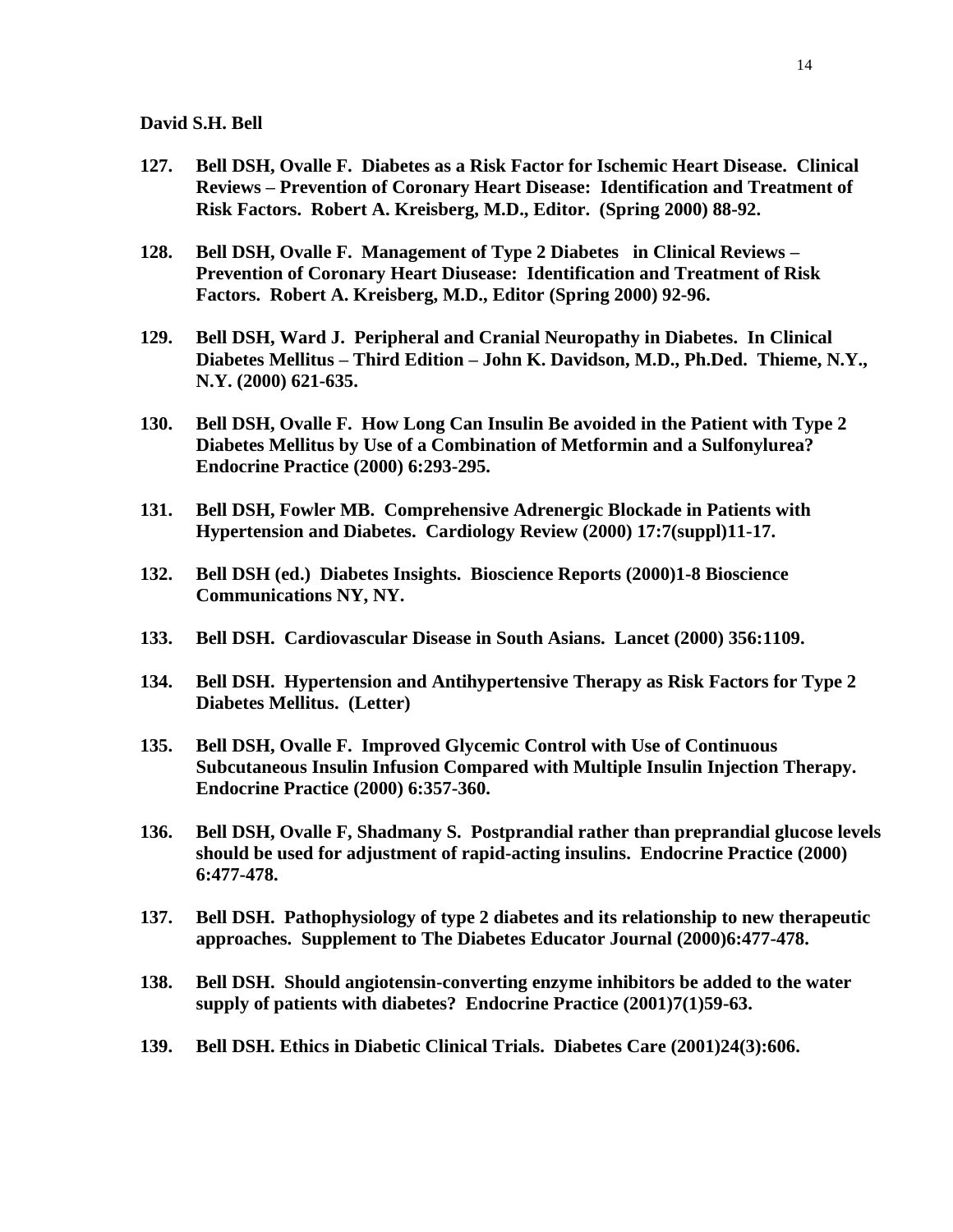- **140. Bell DSH, Ovalle F. Tissue triglyceride levels in type 2 diabetes and the role of thiazolidinediones in reversing the effects of tissue hypertriglyceridemia: Review of the evidence in animals and humans. Endocrine Practice (2001)7(2):135-137.**
- **141. Bell DSH, Ovalle F. Use of soy protein supplement and resultant need for increased dose of levothyroxine. Endocrine Practice (2001)7(2):135-137.**
- **142. Bell DSH, Ovalle F, Shadmany S. Cerebellar ataxia associated with high levels of anti-glutamic acid decarbosylase antibodies. The Endocrinologist (2001)11(3)233-235.**
- **143. Bell DSH, Ovalle F, Shadmany S. Conversion from troglitazone to rosiglitazone. Endocrine Practice (2001) 7:326.**
- **144. Bell DSH. Importance of postprandial glucose control. Southern Medical Journal (2001) 94(8)804-809.**
- **145. Go RCP, Desmond R, Roseman JM, Bell DSH, Vanichanan C, Acton RT. Prevalence and risk factors of microalbuminuria in a cohort of African-American women with gestational diabetes. Diabetes Care (2001)24:1764-1768.**
- **146. Bell DSH. Drugs for cardiovascular risk reduction in the diabetic patient. Current Diabetes Reports (2001)1:133-139.**
- **147. Acton RT, Barton JC, Bell DSH, Go RCP, Roseman JM. HFE mutations in African-American women with non-insulin-dependent diabetes mellitus. Ethnicity and Disease (2001)11:578-584.**
- **148. Bell DSH. Combination therapy for type 2 diabetes. American Family Physician (2001)64(11)1812-1814.**
- **149. Bell DSH. Current status of diabetes treatment. Southern Medical Journal (2002)95(1)24-29.**
- **150. Bell DSH. Chronic complications of diabetes. Southern Medical Journal (2002)95(1)30-34.**
- **151. Ovalle F, Bell DSH. Clinical evidence of thiazolidinedione-induced improvement of pancreatic beta cell function in patients with type 2 diabetes mellitus. Diabetes, Obesity and Metabolism (2002)4:56-59.**
- **152. Bell DSH. Treatment of heart failure in patients with diabetes: clinical update. Ethnicity and Disease (2002)12(suppl 1) S1 12-18.**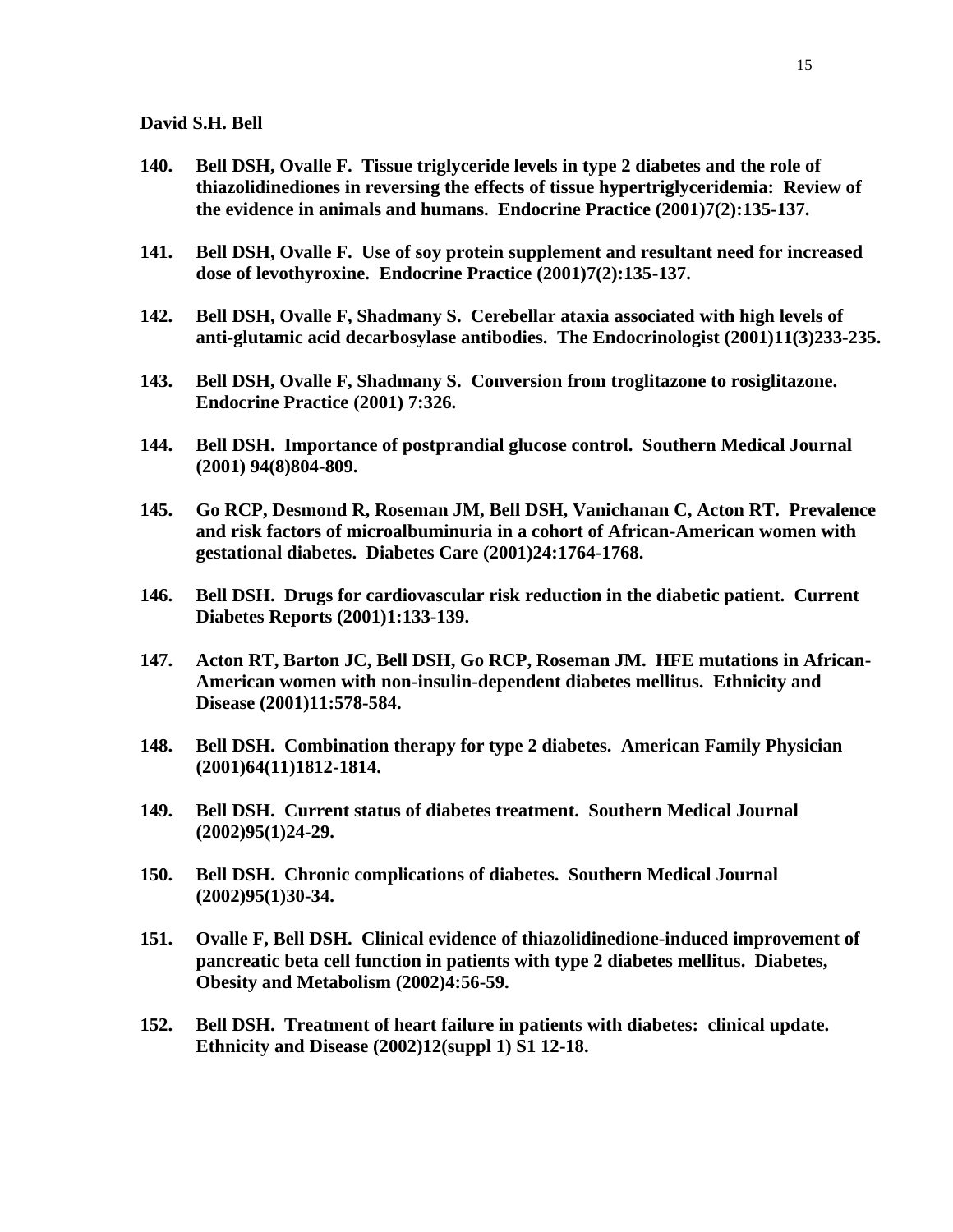- **153. Feld S, Hellman R, Dickey RA, Jellinger PS, Janick JJ, Robbard HW, Cobin RH, Bell DSH, Gand O, Davidson ET, Siebel JA. American Association of Clinical Endocrinologists Medical Guidelines for the Management of Diabetes Mellitus: the AACE System of Intensive Diabetes Self-Management – 2002 Update. Endocrine Practice (2002)8(suppl1)41-82.**
- **154. Bode B, Weinstein R, Bell DSH, McGill J, Nadeau D, Raskin P, Davidson J, Henry R, Huang WC, Reinhardt R. Comparison of insulin aspart with buffered regular insulin and insulin lispro in continuous subcutaneous insulin infusion. Diabetes Care (2002)25(3)439-444.**
- **155. Ovalle F, Bell DSH. Effect of thiazolidinediones on high-density lipoprotein subfractions. Endocrine Practice (2002) 8(2)102-104.**
- **156. Bell DSH. Understanding the role of insulin resistance for the treatment of diabetes and the reduction of cardiovascular risk. Journal of Gender Specific Medicine (2002)5:2(suppl 1)1-14.**
- **157. Bell DSH, Ovalle F. Long-term efficacy of triple oral therapy for type 2 diabetes mellitus. Endocrine Practice (2002)8:271-275.**
- **158. Albright ES, Ovalle F, Bell DSH. Artifactually low hemoglobin A1c caused by use of dapsone. Endocrine Practice (2002)8(5):370-372.**
- **159. Bell DSH, Leahy JL, Piziak VK. Achieving glycemic control with insulin in type 2 diabetes. Patient Care (2002)36(12)60-83.**
- **160. Bell DSH. Is diabetes a cardiovascular disease? Cardiology Review (2002)19(12)15- 16.**
- **161. Ovalle F, Bell DSH. Lipoprotein effects of different thiazolidinediones in clinical practice. Endocrine Practice (2002)8(6)406-410.**
- **162. Bell DSH, Albright ES, Ovalle F. High-dose mineralocorticoid requirements in an adrenally insufficient pregnant patient: A case report. The Endocrinologist (2002)12:391-394.**
- **163. Gavin JRIII, Bell DSH, Braunstein S, Henry R, Wyne K. Cardiovascular effects of insulin resistance: Beyond glycemic control. Dialogues in Diabetes (2003)3:1-15.**
- **164. Bell DSH, Cross LB, Masood A, McGriff-Lee N. New Product Bulletin on Avandamet (rosiglitazone maleate and metformin Hcl) American Pharmaceutical Association (2002) 1-12.**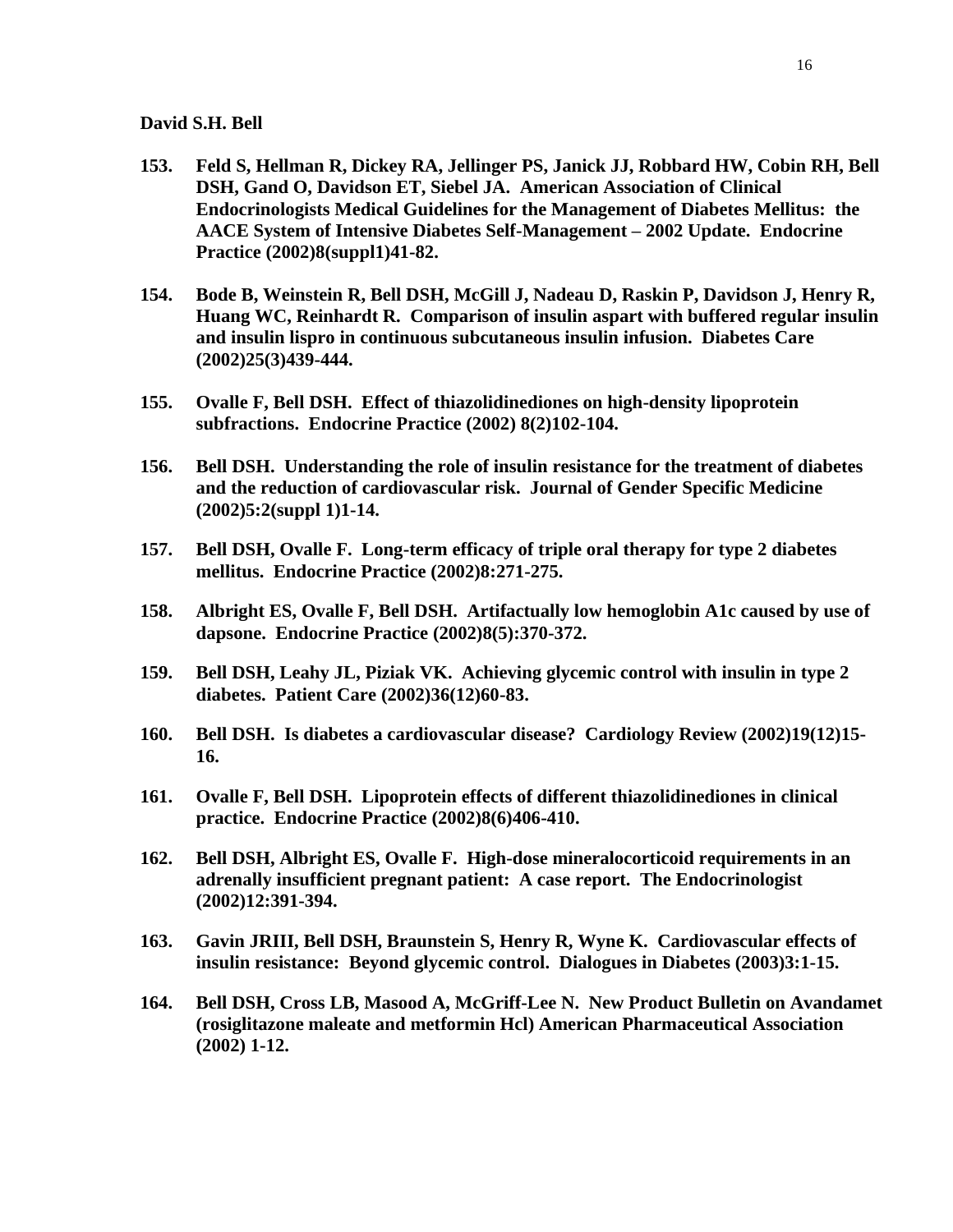- **165. Albright ES, Bell DSH. The liver, liver disease, and diabetes mellitus. The Endocrinologist (2003)13:58-72.**
- **166. Bell DSH. Why I initiate therapy with two insulin sensitizers in patients with type 2 diabetes. Endocrine Practice (2003)9:98-100.**
- **167. Bell DSH. Beta-blockers in the diabetic patient. Practical Diabetology (2003) 22:20- 23.**
- **168. Nesto RW, Bell DSH, Dandona P, Goldstein BJ, Wyne KL. Type 2 diabetes and cardiovascular disease: Reducing the risks. Dialogues in Diabetes (2003) 3(4)1-15.**
- **169. Bell DSH. Overview of 2002 AACE diabetes guidelines in Achieving Glycemic Control in Diabetes Mellitus. Ingenix Fairfield NJ 1-19.**
- **170. Bell DSH. Use of beta blockers in the patient with diabetes. The Endocrinologist (2003)13(2):116-123.**
- **171. Bell DSH. Beneficial effects resulting from thiazolidinediones for treatment of type 2 diabetes mellitus in A Special Report Reappraisal of Type 2 Diabetes Mellitus Management in Primary Care New Observations. A Postgraduate Medicine Special Report May 2003. Pages 35-52.**
- **172. Wyne KL, Drexler AJ, Miller JL, Bell DSH, Braunstein S, Nuckolls JG. Constructing an algorithm for managing type 2 diabetes in a Special Report Reappraisal of Type 2 Diabetes Mellitus Management in Primary Care: New Obserations. A Postgraduate Medicine Special Report. May 2003 Pages 63-72.**
- **173. Nesto RW, Bell DSH, Dandona P, Goldstein BJ, Wyne KL. Type 2 diabetes and cardiovascular disease: reducing the risks. Dialogues in Diabetes (2003)3(5)1-14.**
- **174. Bell DSH. Heart Failure. The frequent, forgotten, and often fatal complication of diabetes. Diabetes Care (2003) 26:2433-241.**
- **175. Bell DSH. Maximally Utilizing the Available Agents for the Treatment of Type 2 Diabetes. Clinical Medicine & Research (2003) 1(3)173-174.**
- **176. Bell DSH. Unilateral edema due to a thiazolidinedione. Diabetes Care (2003)26(9)2700.**
- **177. Bell DSH. Diabetic Cardiomyopathy. Diabetes Care (2003)26:2949-2951.**
- **178. Bell DSH. Functional class in patients with heart failure is associated with the development of diabetes. Am J Med (2003)115(5)412.**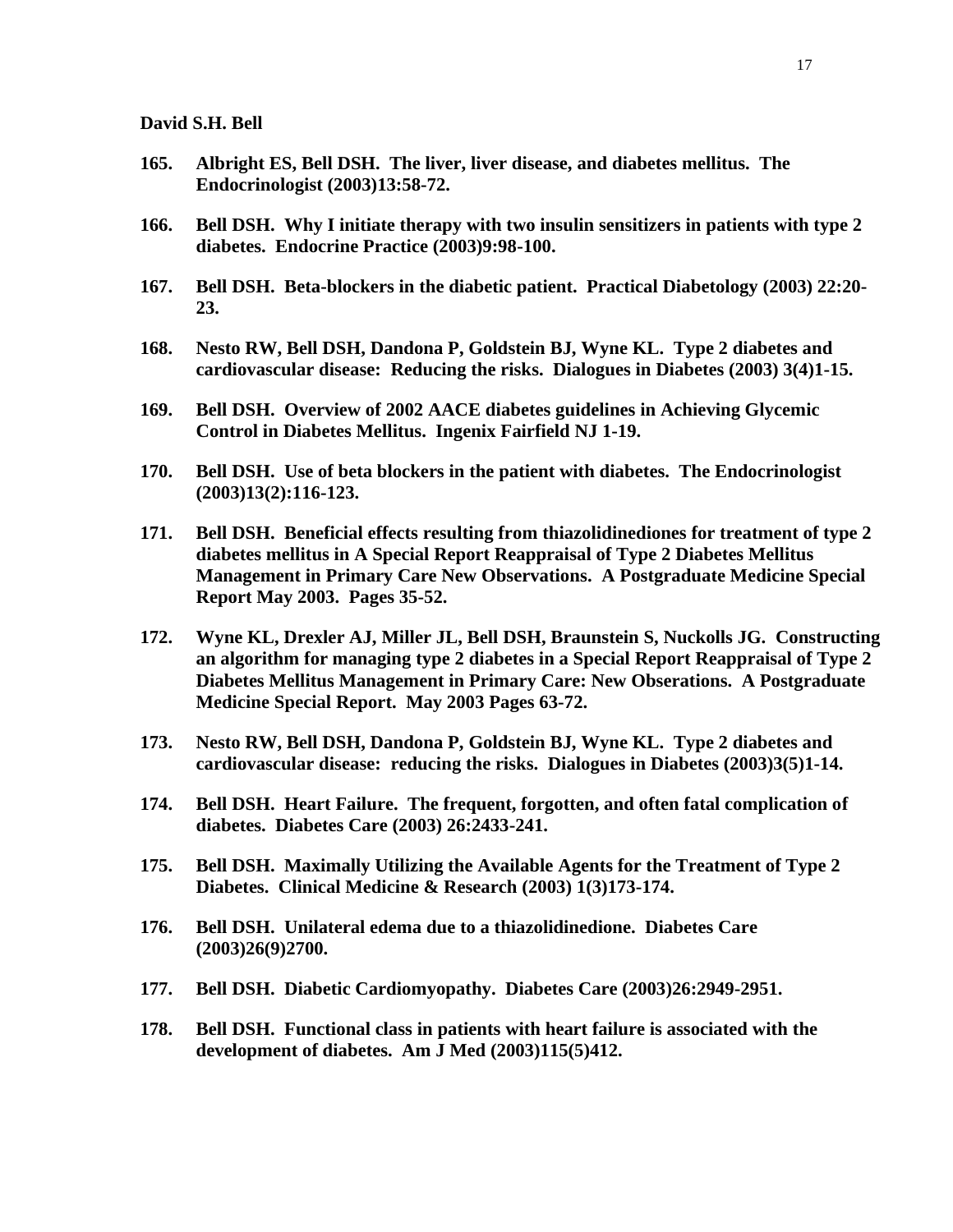- **179. Bell DSH, Rushakoff RJ. How to use combination drug therapy for type 2 diabetes. Patient Care (2003)37(9):33-44.**
- **180. Rubin RH, Bell DSH, Childs L, Felton AE, Garber A, Gavin J III, Kudhiro JK, Mora P, Penna P, Peyrot M, Raken R, Rodgers D. Type 2 diabetes: facing frustrations reversing resistance. Socratic Dialogues - a supplement to Internal Medicine News (2003)1-4.**
- **181. Korytkowski M, Bell DSH, Jacobsen C, Suwannasari R. For the Flex Pen Study Team. A multicenter, randomized, open-label, comparative, two-period crossover trial of preferences, efficacy and safety profiles of a prefilled disposable pen and conventional vial/syringe for insulin injection in patients with type 1 or type 2 diabetes mellitus. Clinical Therapeutics (2003)25(11)1-13.**
- **182. Rubin RH, Bell DSH, Childs L, Felton AE, Garber A, Gavin J III, Kudhiro JK, Mora P, Penna P, Peyrot M, Rakel R, Rodgers D. Type 2 diabetes: facing frustrations reversing resistance. Socratic Dialogues a supplement to Family Practice News (2003) 1-4.**
- **183. Bell DSH. The importance of glucose control in the treatment of type 2 diabetes: focus on risk factor reduction. In Beneficial Effects of Glycemic Control on Macrovascular Complications of Type 2 Diabetes ed Bell DSH. Scientific Therapeutics Springfield, NJ (2003) Pages 1-7.**
- **184. Bell DSH, Blonde LA, Drexler AJ, Goldstein AJ, Goldstein BJ, Wyne KL, Meredith M. Diabetes and Cardiovascular Disease: Clinical Studies to Clinical Applications in Dialogues in Diabetes (2003) 3(4)1-15.**
- **185. Bell DSH. Dyslipidemia in type 2 diabetes and the effects of thiazolidinediones. The Endocrinologist (2003) 13:496-504.**
- **186. Albright ES, Bell DSH. Diabetic amyotrophy associated with hepatic virus C infection. The Endocrinologist (2003)13:445-448.**
- **187. Nesto RW, Bell D, Bonow RO, Fonseca V, Grundy SM, Horton ES, LeWinter M, Porte D, Semenkovich CF, Smith S, Young CH, Kahn R. Thiazolidinedione use, fluid retention, and congestive heart failure? A consensus statement from the American Heart Association and American Diabetes Association. Circulation (2003) 108:2941- 2948.**
- **188. Bell DSH. B-Cell rejuvenation with thiazolidinediones. The American Journal of Medicine (Proceedings of a Symposium) December 8, 2003 115(8A)20S-23S.**
- **189. Bell DSH. Therapy for Type 2 Diabetes (In response – Lett to the Editor) Endocrine Practice (2003)9(6):566-567.**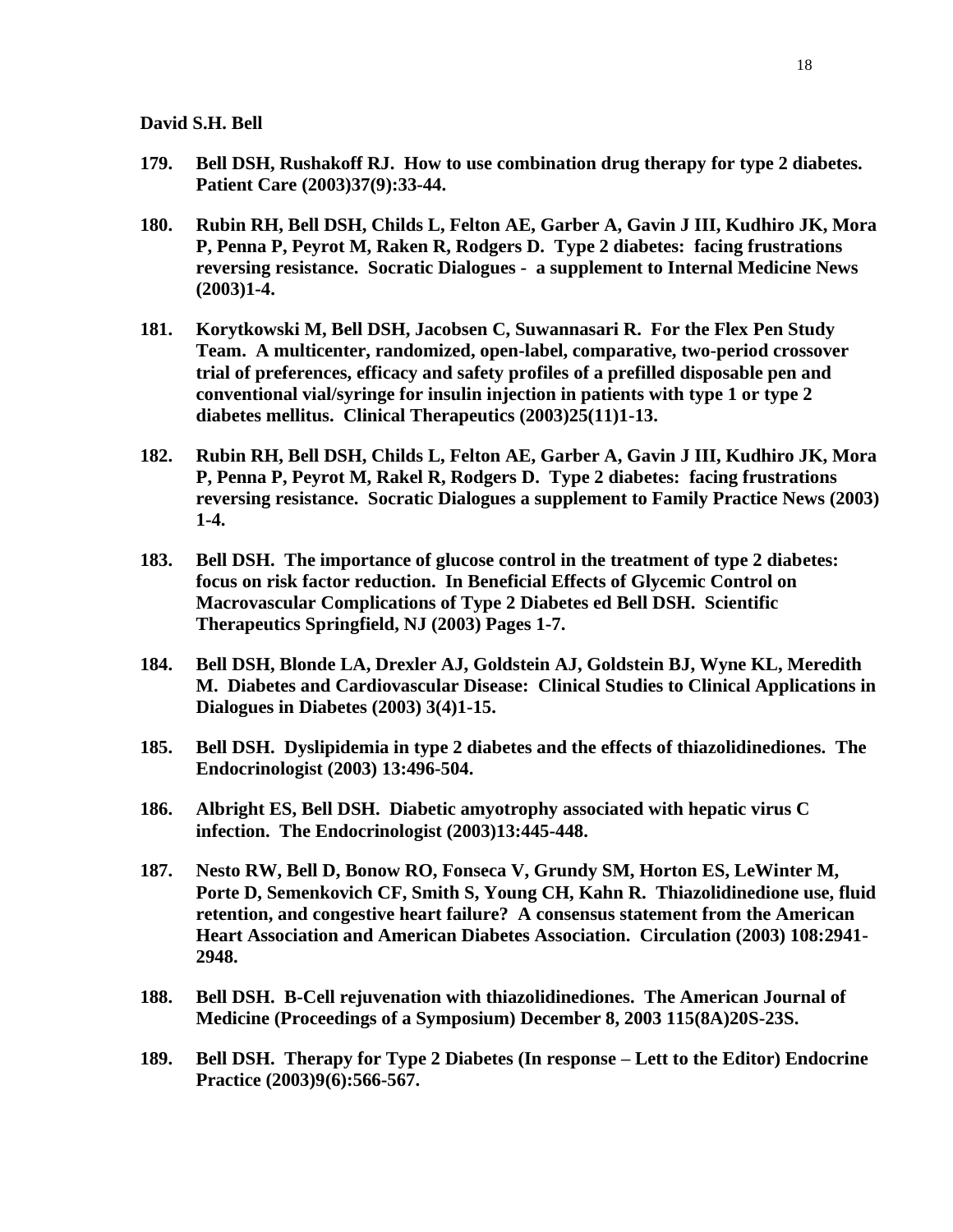- **190. Nesto RW, Bell DSH,Bonow RO, Fonseca V, Grundy SM, Horton ES, LeWinter M, Porte D, Semenkovich CF, Smith S, Young LH, Kahn R. Thiazolidinedione use, fluid retention and congestive heart failure: a consensus statement from the American Heart Association and American Diabetes Association. Diabetes Care (2004)(1)27:256-263.**
- **191. Bell DSH. Secretagogues and cardiac risk. The Endocrinologist (2004) 14:33-37.**
- **192. Bell DSH, Hardy RW, Desmond R. C-reactive protein and glycemic control in adults with diabetes. Diabetes Care (2004)27:637-638.**
- **193. Albright ES, Desmond R, Bell DSH. Efficacy of conversion from bedtime NPH insulin injection to once-or twice-daily injections of insulin Glargine in Type 1 diabetic patients using basal/bolus therapy. Diabetes Care (2004)27:632-633.**
- **194. Bell DSH. Type 2 diabetes mellitus: What is the optimal treatment regimen? AJM (2004)116(Supplement 5A)23S-29S.**
- **195. Bell DSH. A comparison of agents used to manage type 2 diabetes mellitus. Need for reappraisal of traditional approaches. Treatments in Endocrinology (2004)3(2)67-76.**
- **196. Bell DSH. Thiazolidinedione-associated congestive heart failure and pulmonary edema. Mayo Clin Proc (2004)79:572.**
- **197. Bell DSH. Heart failure: A serious and common comorbidity of diabetes. Clinical Diabetes (2004)22(2)61-65.**
- **198. Bell DSH. Advantages of a third generation B-blocker in patients with diabetes mellitus. American Journal of Cardiology (2004)93(suppl)49B-52B.**
- **199. Bell DSH, Ovalle F. Outcomes of initiation of therapy with once daily combination of a thiazolidinedione and a biguanide at an early stage of type 2 diabetes. Diabetes Obes Metab (2004)6(5)363-366.**
- **200. Bell DSH, Ovalle F. The role of C-peptide levels in screening for latent autoimmune diabetes in adults. Am J Ther (2004)11(4)308-311.**
- **201. Bell DSH. Management of type 2 diabetes with thiazolidinediones. Link between Bcell preservation and durability of response. The Endocrinologist (2004)14(5)293-299.**
- **202. Bell DSH. Insulin as initial therapy for type 2 diabetes is not in the patient's best interest. Endocrine Practice (2004)10(3)208-212.**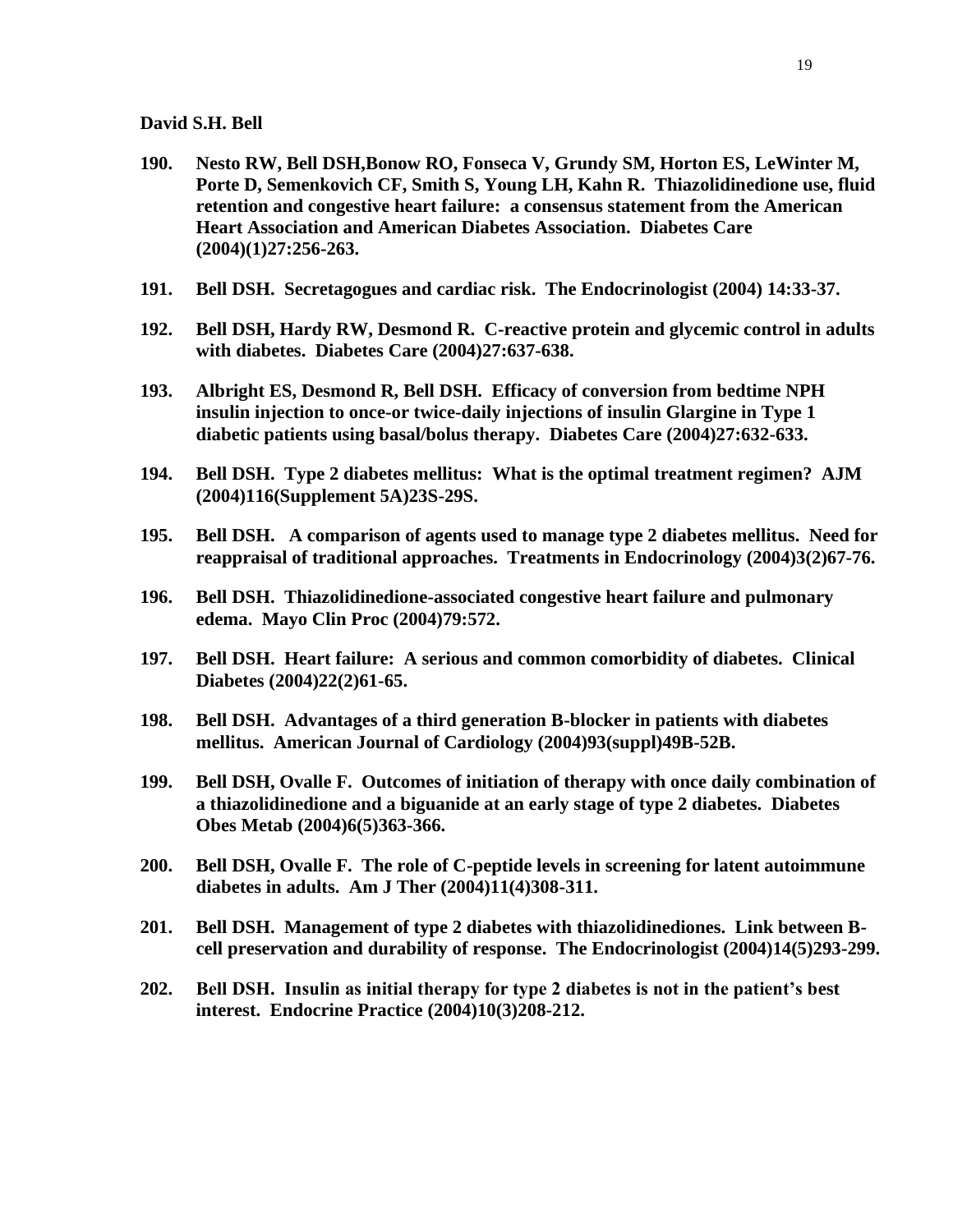- **203. Wyne KL, Bell DS, Gambert SR. An algorithm for managing type 2 diabetes: A focus on the disease process, not just the sugar. A supplement to Annals of Long-Term Care (August, 2004)1-23.**
- **204. Bell DSH. Single-composition extended-release metformin hydrochloride. (Guest Commentary) Treatments in Endocrinology (2004)3(5)333.**
- **205. Wyne KL, Bell DSH, Gambert SR. An algorithm for managing type 2 diabetes: A focus on the disease process, not just the sugar. A Supplement to Clinical Geriatrics (August, 2004)1-21.**
- **206. Ovalle F, Bell DSH. Effect of rosiglitazone versus insulin on the pancreatic B-Cell function of subjects with type 2 diabetes. Diabetes Care (2004) 27(11)2585-2589.**
- **207. Fonseca V, Bell DS, Berger S, Thomson S, Mecca TE. A comparison of bedtime insulin glargine with bedtime neutral protamine hagedorn insulin in patients with type 2 diabetes: subgroup analysis of patients taking once-daily insulin in a multicenter, randomized, parallel group study. Am J Med Sci (2004) 328(5)274-280**
- **208. Bakris GL, Fonseca V, Katholi RE, McGill JB, Messerli FH, Phillips RA, Raskin P, Wright JT Jr, Oakes R, Lukas MA, Anderson KM, Bell DS; GEMINI Investigators. Metabolic effects of carvedilol vs metoprolol in patients with type 2 diabetes mellitus and hypertension: a randomized controlled trial. JAMA (2004) 292(18):2227-2236.**
- **209. Bell DSH. Practical considerations and guidelines for dosing sulfonylureas as monotherapy or combined therapy. Clinical Therapeutics (2004)26(11):1714-1727.**
- **210. Bell DSH. Treatment of type 2 diabetes with a combination of two insulin sensitizers – increased efficacy and fewer side-effects. Business Briefing: US Cardiology (2004)8:29-33.**
- **211. Bell DSH. Advances in diabetes for the millennium: the heart and diabetes. MedGenMed. (2004)6(2):7.**
- **212. O'Keefe JH, Bell DSH, Wyne KL, Haffner SM. Diabetes Essentials (2004) Physicians Press, Royal Oak, Michigan.**
- **213. The DREAM Trial Investigators. Rationale, design and recruitment characteristics of a large, simple, international trial of diabetes prevention: the DREAM trial. Diabetologia (2004)47:1519-1527.**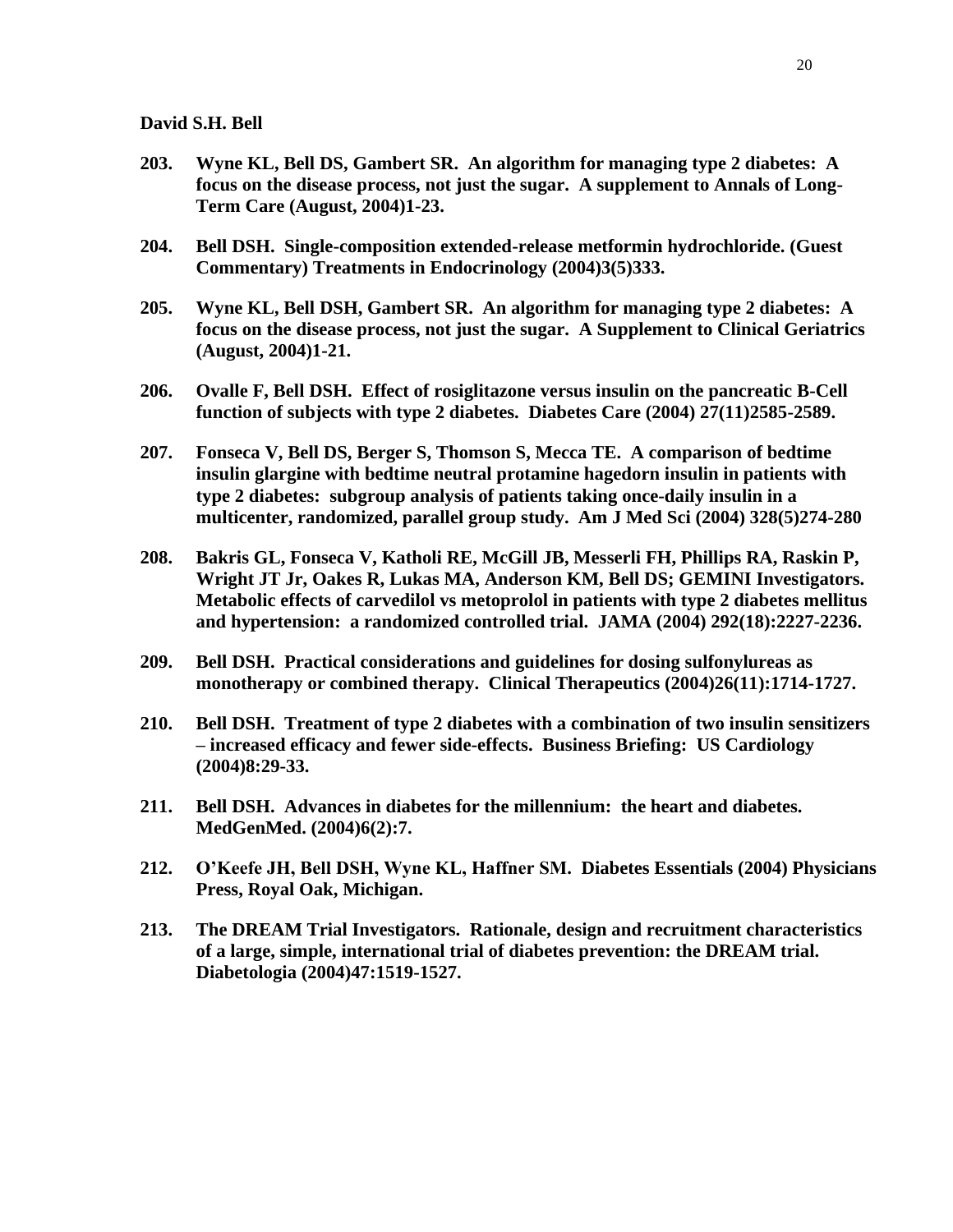- **214. Bakris GL, Bell DSH, Fonseca V, Katholi R, McGill J, Phillips R, Raskin P, Wright, JT, Jr. Iyengar M, Holeslaw T, Anderson KM. The rationale and design of the glycemic effects in diabetes mellitus Carvedilol-Metoprolol comparison in hypertensives (GEMINI) trial. Journal of Diabetes and Its Complications (2005) 19:74-79.**
- **215. Kirchheimer S, Bell DSH. Know your type 2 meds. Diabetes Focus (2005) 1(1) 24-26.**
- **216. Bell, D. Latent autoimmune diabetes in adults (LADA). Clinical Laboratory International (2005) 29(2)12-14.**
- **217. Prelipcean MS, O'Neil PJ, Bell DSH. Hyperinsulinemic Hypoglycemia, Precipitated by Weight Loss. Southern Medical Journal (2005) 98(7)726-728.**
- **218. Abuissa H, Bell DSH, O'Keefe JH Jr. Strategies to prevent type 2 diabetes. Current Medical Research and Opinions. (2005) 21(7)1107-1114.**
- **219. Bell DSH. Optimizing treatment of diabetes and cardiovascular disease with combined α,β-blockade. Current Medical Research and Opinions (2005)21(8)1191- 1200.**
- **220. Bell DSH. Latent autoimmune diabetes in adults (LADA). GAD in Metabolic and Neurologic Disease (2005) Vol II, DMCCAD, Stockholm, Sweden Pgs. 7-10.**
- **221. Vaughan TB, Bell DSH. Statin neuropathy masquerading as diabetic autoimmune polyneuropathy. Diabetes Care (2005) 2082.**
- **222. Drexler, AJ, Nesto RW, Abrahamson MJ, Bakris G, Bell DSH, Brunzell J, Dandona P, Davidson J, Fonseca V, Fowler M, Frye R, Giles T, Haffner S, Hollenberg N, Hsueh W, Law R, Plutzky J, Ratner R, Reusch J, Selwyn A, Sowers J, Wyne K, Young LH. Evaluating the Cardiovascular Effects of Thiazolidinediones and Their Place in the Management of Type 2 Diabetes in relation to the Metabolic Syndrome. Metabolic Syndrome and Related Disorders (2005)3(2)147-173.**
- **223. Vaughan TB, Bell DSH. Stockpiling of ovarian follicles and the response to rosiglitazone. Diabetes Care (2005) 28(9)2333-2334.**
- **224. Bell DSH, McGill JB. Carvedilol versus metoprolol in diabetic hypertensive patients. Cardiology Review (2005) 22(10)12-15.**
- **225. Bakris GL, Fonseca V, Katholi RE, McGill JB, Messerli F, Phillips RA, Raskin P, Wright JT Jr., Waterhouse B, Lukas MA, Anderson KM, Bell DSH; for the GEMINI Investigators. Differential effects of β-blockers on albuminuria in patients with type 2 diabetes. Hypertension (2005)46:1309-1315.**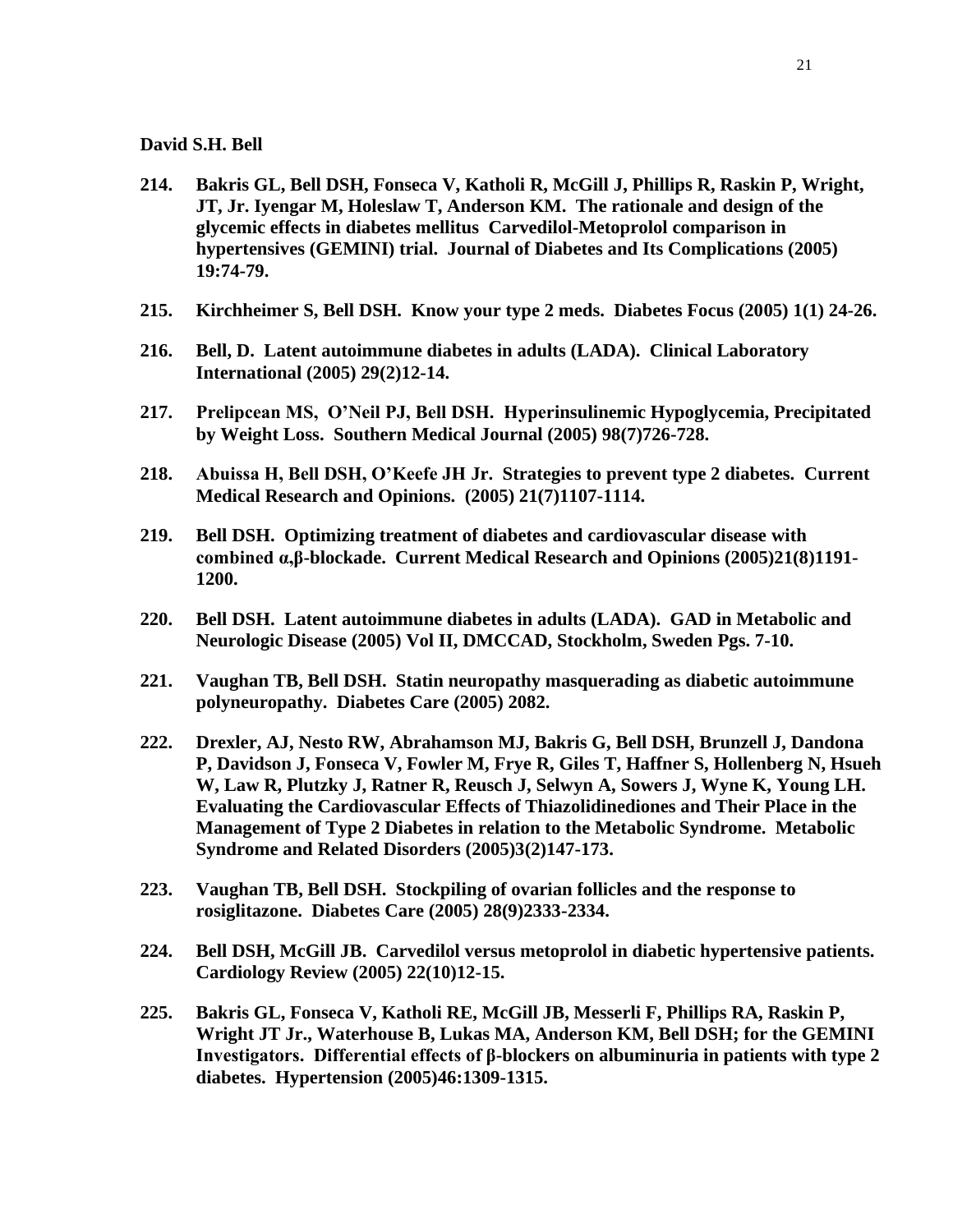- **226. Bell, DSH. Differences between thiazolidinediones – Do the lipid effects really matter? Metabolic Syndrome and Related Disorders (2005)3(3):198-201.**
- **227. Bell, DSH. The Diabetic Heart. Journal of the Asian Federation of Endocrine Societies (2005) 23(supplement 1)S7-S8.**
- **228. Bell, DSH. A comparison of lipid and glycemic effects of pioglitazone and rosiglitazone in patients with type 2 diabetes and dyslipidemia: a response to Goldberg, et al. Diabetes Care (2005)28(12)2983-2984.**
- **229. O'Keefe JH, Bell DSH, Wyne KL, Haffner SM. Diabetes Essentials (2005) Physicians Press, Royal Oaks, Michigan.**
- **230. Bell DS, Bakris GL. Carvedilol, metoprolol and insulin resistance – reply. JAMA (2005)293:1190.**
- **231. Bell DS, Ovalle F. Long-term glycaemic efficacy and weight changes associated with thiazolidinediones when added at an advanced stage of type 2 diabetes. Diabetes Obes Metab (2006)8(19):110-115.**
- **232. Bell, DS. Do sulfonylurea drugs increase the risk of cardiac events? CMAJ (2006)174(2):185-186.**
- **233. Bell, DSH. The effectiveness of β-blockers after myocardial infarction in patients with type 2 diabetes. Response to McDonald, et al. Diabetes Care (2006)29(2)483.**
- **234. Bell DS, Lukas MA, Holdbrook FK, Fowler MB. The effect of carvedilol on mortality risk in heart failure patients with diabetes: results of a meta-analysis. Curr Med Res Opin. (2006)22(2):287-96.**
- **235. Bell, DSH. Diabetic Hypertensive Pre-Heart Failure Patient in Heart Failure Clinics (2006)2(1) Bell, DSH (editor) Elsevier Saunders New York, New York XIII-XVI.**
- **236. Vaughan TB, Bell DSH. Diabetic Cardiomyopathy in Heart Failure Clinics (2006)2(1) Bell DSH (editor) Elsevier Saunders New York, New York 71-80.**
- **237. Bell, DSH. "Dead in bed syndrome – an hypothesis". Diabetes Obesity and Metabolism (2006)8(3)261-263.**
- **238. Bell, DS. The case for combination therapy as first-line treatment for the type 2 diabetic patient. Treat Endocrinol. 2006;5(3):131-7.**
- **239. McGill JB, Bell DSH. Anemia and the roles of erythropoietin in diabetes. J Diabetes Complications (2006)20(4)262-272.**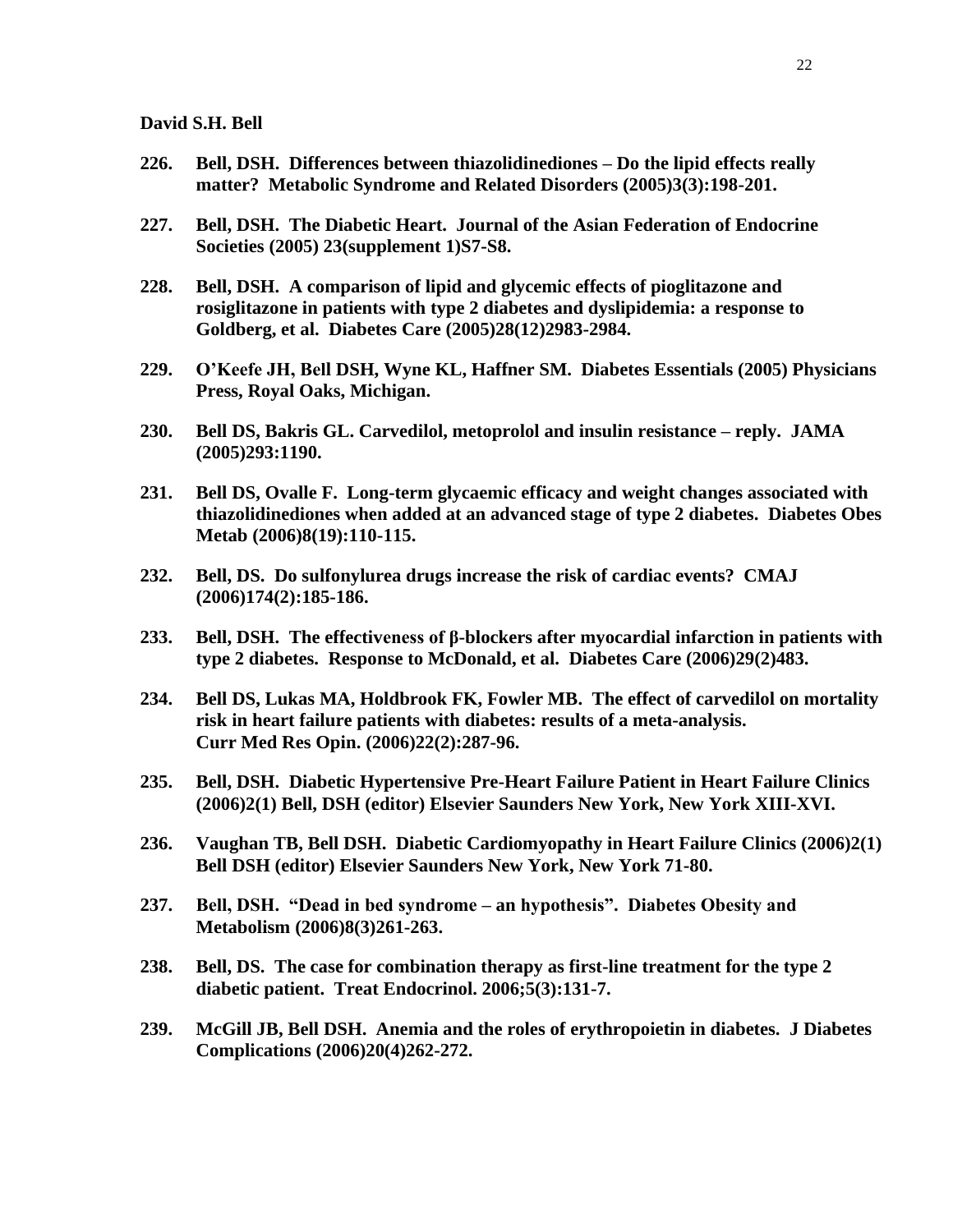- **240. Bell DSH, Wyne KL. Treatment of type 2 diabetes. Use of fixed-dose oral combinations. Postgrad Med (2006)119(2)8-14.**
- **241. Bell DSH, Wyne KL. Treatment of type 2 diabetes. The addition of injection therapy. Postgrad Med(2006)119(2)15-20.**
- **242. Bell DSH, McGill JB, Fonseca V. Impact of carvedilol on microalbuminuria is independent of the statin effect. Diabetologia (2006)49(supplement 1)640.**
- **243. Bell, DSH. Hypertension, diabetes, insulin resistance, and postprandial hyperglycemia. Drug Development Research (2006)67(7)595-596.**
- **244. The DREAM Trial Investigators. Effect of ramapril on the incidence of diabetes. N Eng J Med (2006)355:1551-1562.**
- **245. The DREAM (Diabetes Reduction Assessment with ramapril and rosiglitazone Medication) Trial Investigators. Effect of rosiglitazone on the frequency of diabetes in patients with impaired glucose tolerance or impaired fasting glucose: a randomized, controlled trial. Lancet (2006)368:1096-1105.**
- **246. Bell DSH, O'Keefe JH, Bakris GL. Handbook of Diabetic Hypertension (2006) Physicians Press, Royal Oaks, Michigan.**
- **247. Bell, DS. Comment on: From the coalface: does glargine insulin improve hypoglycemic episodes, glycemic control or affect body mass in type 1 diabetic subjects who are attending a "routine" diabetic clinic? Diabetologia (2007)49:2793- 2794.**
- **248. McGill JB, [Bakris GL,](http://www.ncbi.nlm.nih.gov/entrez/query.fcgi?db=pubmed&cmd=Search&itool=pubmed_AbstractPlus&term=%22Bakris+GL%22%5BAuthor%5D) [Fonseca V,](http://www.ncbi.nlm.nih.gov/entrez/query.fcgi?db=pubmed&cmd=Search&itool=pubmed_AbstractPlus&term=%22Fonseca+V%22%5BAuthor%5D) [Raskin P,](http://www.ncbi.nlm.nih.gov/entrez/query.fcgi?db=pubmed&cmd=Search&itool=pubmed_AbstractPlus&term=%22Raskin+P%22%5BAuthor%5D) [Messerli FH,](http://www.ncbi.nlm.nih.gov/entrez/query.fcgi?db=pubmed&cmd=Search&itool=pubmed_AbstractPlus&term=%22Messerli+FH%22%5BAuthor%5D) [Phillips RA,](http://www.ncbi.nlm.nih.gov/entrez/query.fcgi?db=pubmed&cmd=Search&itool=pubmed_AbstractPlus&term=%22Phillips+RA%22%5BAuthor%5D) [Katholi RE,](http://www.ncbi.nlm.nih.gov/entrez/query.fcgi?db=pubmed&cmd=Search&itool=pubmed_AbstractPlus&term=%22Katholi+RE%22%5BAuthor%5D) [Wright JT Jr,](http://www.ncbi.nlm.nih.gov/entrez/query.fcgi?db=pubmed&cmd=Search&itool=pubmed_AbstractPlus&term=%22Wright+JT+Jr%22%5BAuthor%5D) [Iyengar M,](http://www.ncbi.nlm.nih.gov/entrez/query.fcgi?db=pubmed&cmd=Search&itool=pubmed_AbstractPlus&term=%22Iyengar+M%22%5BAuthor%5D) [Anderson KM,](http://www.ncbi.nlm.nih.gov/entrez/query.fcgi?db=pubmed&cmd=Search&itool=pubmed_AbstractPlus&term=%22Anderson+KM%22%5BAuthor%5D) [Lukas MA,](http://www.ncbi.nlm.nih.gov/entrez/query.fcgi?db=pubmed&cmd=Search&itool=pubmed_AbstractPlus&term=%22Lukas+MA%22%5BAuthor%5D) [Dalal MR,](http://www.ncbi.nlm.nih.gov/entrez/query.fcgi?db=pubmed&cmd=Search&itool=pubmed_AbstractPlus&term=%22Dalal+MR%22%5BAuthor%5D) [Bell DS.](http://www.ncbi.nlm.nih.gov/entrez/query.fcgi?db=pubmed&cmd=Search&itool=pubmed_AbstractPlus&term=%22Bell+DS%22%5BAuthor%5D) Beta-Blocker use and diabetes symptom score: results from the GEMINI study. [Diabetes](javascript:AL_get(this,%20)  [Obes Metab.](javascript:AL_get(this,%20) 2007 May;9(3):408-17.**
- **249. Bell, DSH. Treatment of infertility in the polycystic ovary syndrome. N Eng J Med (2007)356:1999-2000.**
- **250. O'Keefe JH, Bell DSH, Wyne KL, Haffner SM. Diabetes Essentials – third edition (2007) Physicians Press Royal Oak, Michigan.**
- **251. Bell DSH. Allbright E. The multifaceted associations of hepatobilary disease and diabetes. Endocr. Pract. (2007)13:300-312.**
- **252. Fonseca V, Bakris GL, Bell DSH, McGill JB, Raskin P, Messerli FH, Philips RA, Katholi RE, Wright JT, Waterhouse B, Lukas MA, Anderson KM. Differential effect of β-blocker therapy or insulin resistance as a function of insulin sensitizer use: results from GEMINI. Diabetic Medicine (2007)24(7)759-63.**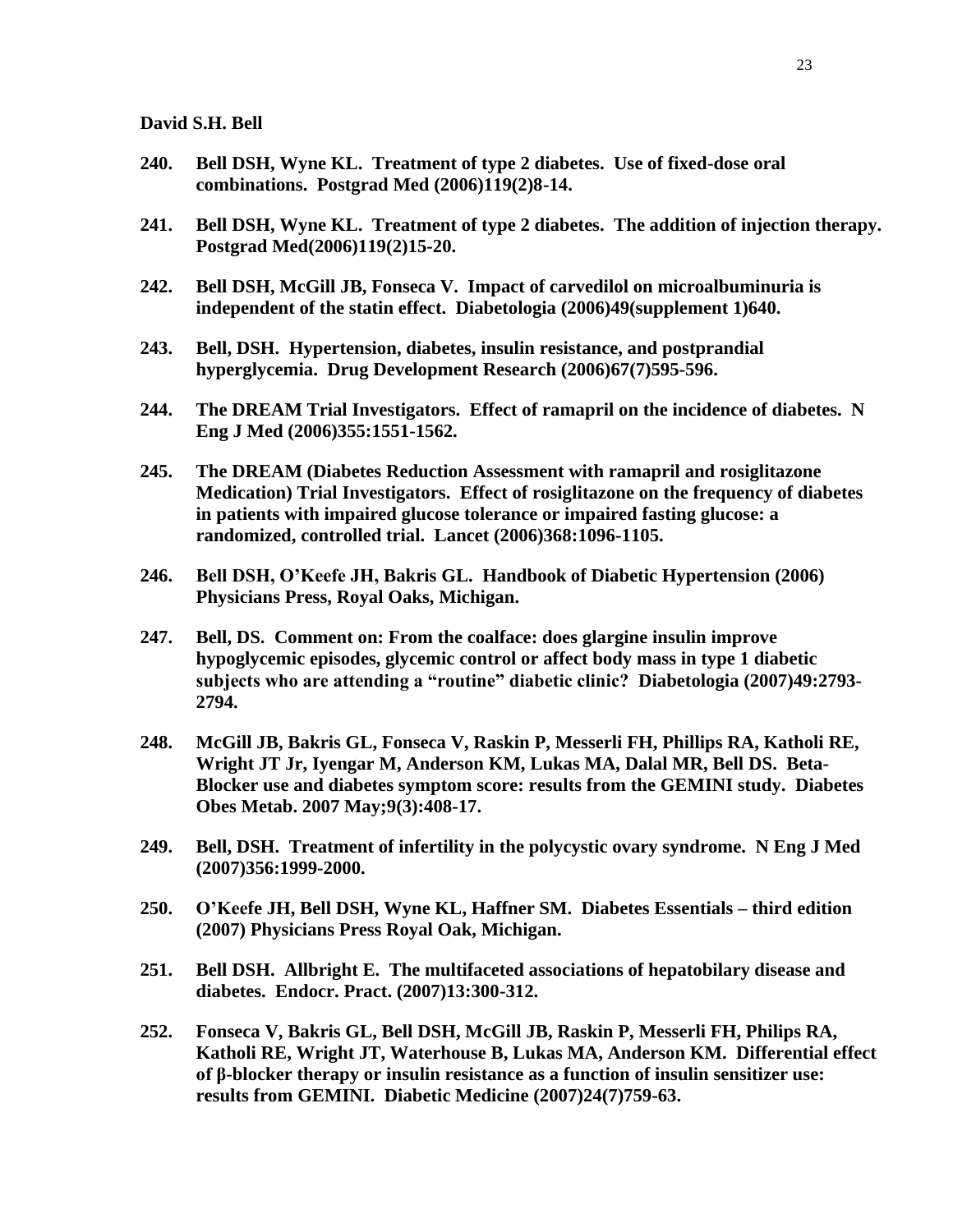- **253. Messerli FH, Bell DS, Fonseca V, Katholi RE, McGill JB, Phillips RA, Raskin P, Wright JT, Bangalore S, Holdbrook FK, Lucas MA, Anderson KM, Bakris GL; GEMINI Investigators. Body weight changes with beta-blocker use: results from GEMINI. Am J Med (2007)120(7):610-5.**
- **254. Bell, DSH. Insulin therapy in diabetes mellitus: how can the currently available injectable insulins be most prudently and efficaciously utilized? Drugs (2007)67(13)1813-1827.**
- **255. O'Keefe JH, Bell DS. Postprandial hyperglycemia/hyperlipidemia (postprandial dysmetabolism) is a cardiovascular risk factor. Am J Cardiol (2007)100(5)899-904.**
- **256. Bell DS, O'Keefe JH. White cell count, mortality, and metabolic syndrome in the Baltimore longitudinal study of aging. J Am Coll Cardiol (2007)50(18):1810.**
- **257. Baalbaki HA, Bell DS. Insulin resistance and thrombogenesis: recent insights and therapeutic implications. Endocr Pract (2007)13(6)679-86.**
- **258. [Wright JT Jr,](http://www.ncbi.nlm.nih.gov/sites/entrez?Db=PubMed&Cmd=Search&Term=%22Wright%20JT%20Jr%22%5BAuthor%5D&itool=EntrezSystem2.PEntrez.Pubmed.Pubmed_ResultsPanel.Pubmed_RVAbstractPlus) [Bakris GL,](http://www.ncbi.nlm.nih.gov/sites/entrez?Db=PubMed&Cmd=Search&Term=%22Bakris%20GL%22%5BAuthor%5D&itool=EntrezSystem2.PEntrez.Pubmed.Pubmed_ResultsPanel.Pubmed_RVAbstractPlus) [Bell](http://www.ncbi.nlm.nih.gov/sites/entrez?Db=PubMed&Cmd=Search&Term=%22Bell%20DS%22%5BAuthor%5D&itool=EntrezSystem2.PEntrez.Pubmed.Pubmed_ResultsPanel.Pubmed_RVAbstractPlus) DS, [Fonseca V,](http://www.ncbi.nlm.nih.gov/sites/entrez?Db=PubMed&Cmd=Search&Term=%22Fonseca%20V%22%5BAuthor%5D&itool=EntrezSystem2.PEntrez.Pubmed.Pubmed_ResultsPanel.Pubmed_RVAbstractPlus) [Katholi RE,](http://www.ncbi.nlm.nih.gov/sites/entrez?Db=PubMed&Cmd=Search&Term=%22Katholi%20RE%22%5BAuthor%5D&itool=EntrezSystem2.PEntrez.Pubmed.Pubmed_ResultsPanel.Pubmed_RVAbstractPlus) [McGill JB,](http://www.ncbi.nlm.nih.gov/sites/entrez?Db=PubMed&Cmd=Search&Term=%22McGill%20JB%22%5BAuthor%5D&itool=EntrezSystem2.PEntrez.Pubmed.Pubmed_ResultsPanel.Pubmed_RVAbstractPlus) [Messerli FH,](http://www.ncbi.nlm.nih.gov/sites/entrez?Db=PubMed&Cmd=Search&Term=%22Messerli%20FH%22%5BAuthor%5D&itool=EntrezSystem2.PEntrez.Pubmed.Pubmed_ResultsPanel.Pubmed_RVAbstractPlus) [Phillips RA,](http://www.ncbi.nlm.nih.gov/sites/entrez?Db=PubMed&Cmd=Search&Term=%22Phillips%20RA%22%5BAuthor%5D&itool=EntrezSystem2.PEntrez.Pubmed.Pubmed_ResultsPanel.Pubmed_RVAbstractPlus) [Raskin P,](http://www.ncbi.nlm.nih.gov/sites/entrez?Db=PubMed&Cmd=Search&Term=%22Raskin%20P%22%5BAuthor%5D&itool=EntrezSystem2.PEntrez.Pubmed.Pubmed_ResultsPanel.Pubmed_RVAbstractPlus) [Holdbrook FK,](http://www.ncbi.nlm.nih.gov/sites/entrez?Db=PubMed&Cmd=Search&Term=%22Holdbrook%20FK%22%5BAuthor%5D&itool=EntrezSystem2.PEntrez.Pubmed.Pubmed_ResultsPanel.Pubmed_RVAbstractPlus) [Lukas MA,](http://www.ncbi.nlm.nih.gov/sites/entrez?Db=PubMed&Cmd=Search&Term=%22Lukas%20MA%22%5BAuthor%5D&itool=EntrezSystem2.PEntrez.Pubmed.Pubmed_ResultsPanel.Pubmed_RVAbstractPlus) [Iyengar M.](http://www.ncbi.nlm.nih.gov/sites/entrez?Db=PubMed&Cmd=Search&Term=%22Iyengar%20M%22%5BAuthor%5D&itool=EntrezSystem2.PEntrez.Pubmed.Pubmed_ResultsPanel.Pubmed_RVAbstractPlus) Lowering Blood Pressure With beta-Blockers in Combination With Other Renin-Angiotensin System Blockers in Patients With Hypertension and Type 2 Diabetes: Results From the GEMINI Trial. [J Clin Hypertens \(Greenwich\).](javascript:AL_get(this,%20) (2007)9(11):842-849.**
- **259. Bell, DS. Triple oral therapy for type 2 diabetes. Diabetes Res Clin Pract. (2007)78(3):313-315.**
- **260. Bell, DSH. Heart failure in the diabetic patient. Cardiol Clin (2007)25:523-538.**
- **261. Bell, DSH. Diabetes Update. Audio – Digest Internal Medicine (2007)54:23.**
- **262. [Bell DS,](http://www.ncbi.nlm.nih.gov/sites/entrez?Db=pubmed&Cmd=Search&Term=%22Bell%20DS%22%5BAuthor%5D&itool=EntrezSystem2.PEntrez.Pubmed.Pubmed_ResultsPanel.Pubmed_RVAbstractPlusDrugs2) [McGill JB,](http://www.ncbi.nlm.nih.gov/sites/entrez?Db=pubmed&Cmd=Search&Term=%22McGill%20JB%22%5BAuthor%5D&itool=EntrezSystem2.PEntrez.Pubmed.Pubmed_ResultsPanel.Pubmed_RVAbstractPlusDrugs2) [Fonseca VA.](http://www.ncbi.nlm.nih.gov/sites/entrez?Db=pubmed&Cmd=Search&Term=%22Fonseca%20VA%22%5BAuthor%5D&itool=EntrezSystem2.PEntrez.Pubmed.Pubmed_ResultsPanel.Pubmed_RVAbstractPlusDrugs2) The decrease in microalbuminuria with carvedilol therapy is not enhanced by concurrent use of a statin. [Endocr Pract.](javascript:AL_get(this,%20) (2007)13(7):808- 9.**
- **263. Bell, DSH. Postprandial dysmetabolism as a cardiac risk factor. Endocrine Today (2008)6(1)15.**
- **264. Bell DSH, O'Keefe JH, Jellinger P. Postprandial dysmetabolism: the missing link between diabetes and cardiovascular events? Endocr Pract(2008)14(1):112-124.**
- **265. Bell, DSH. What is the cause of "dead in bed" syndrome? Endocrine Today (2008)6(7)3.**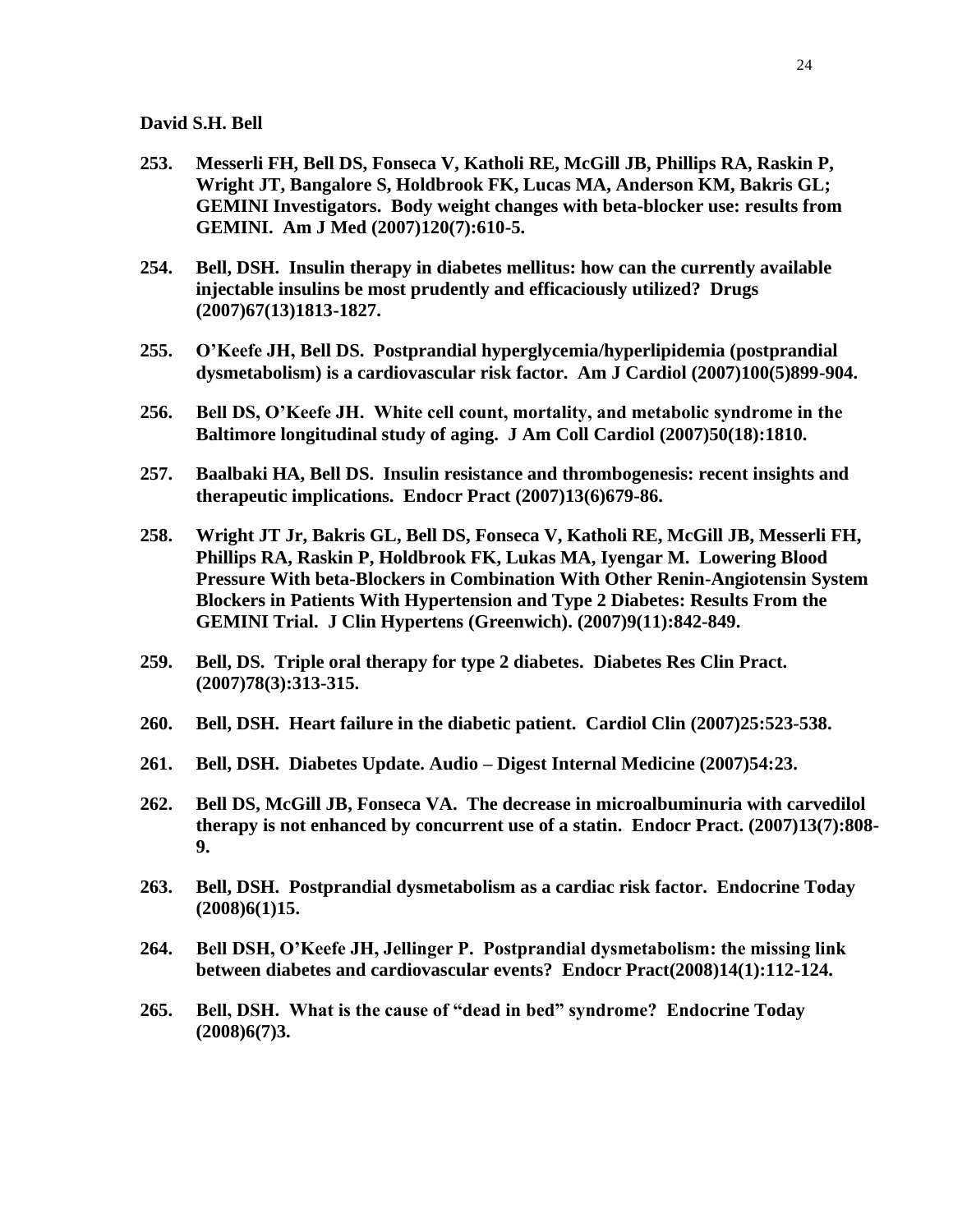- **266. The DREAM Trial Investigators. Effects of ramapril and rosiglitazone on cardiovascular and renal outcomes in people with impaired glucose tolerance or impaired fasting glucose. Diabetes Care (2008)31:1007-1014.**
- **267. Bell DSH. The role of vitamin D for obese patients in reversing the type 2 diabetes pandemic. Endocrine Today (2008)6(15)4.**
- **268. Bell DS, O'Keefe JH. Use of alternative thresholds defining insulin resistance to predict type 2 diabetes mellitus and cardiovascular disease. Circulation (2008)118(11)e156.**
- **269. Bell, DS. Diabetes: a cardiac condition manifesting as hyperglycemia. Endocrine Practice (2008)14(7):924-932.**
- **270. Bell, DSH. Peyronie disease in association with carvedilol: a case report. Southern Medical Journal (2008)101(11)1157-1158.**
- **271. Phillips RA, Fonseca V, Katholi RE, McGill JB, Messerli FH, Bell DS, Raskin P, Wright Jr JT, Iyengar M, Anderson KM, Lukas MA, Bakris GL; for the GEMINI Investigators. [Demographic Analyses of the Effects of Carvedilol vs Metoprolol on](http://www.ncbi.nlm.nih.gov/pubmed/19040589?ordinalpos=1&itool=EntrezSystem2.PEntrez.Pubmed.Pubmed_ResultsPanel.Pubmed_DefaultReportPanel.Pubmed_RVDocSum)  [Glycemic Control and Insulin Sensitivity in Patients With Type 2 Diabetes and](http://www.ncbi.nlm.nih.gov/pubmed/19040589?ordinalpos=1&itool=EntrezSystem2.PEntrez.Pubmed.Pubmed_ResultsPanel.Pubmed_DefaultReportPanel.Pubmed_RVDocSum) [Hypertension in the Glycemic Effects in Diabetes Mellitus: Carvedilol-Metoprolol](http://www.ncbi.nlm.nih.gov/pubmed/19040589?ordinalpos=1&itool=EntrezSystem2.PEntrez.Pubmed.Pubmed_ResultsPanel.Pubmed_DefaultReportPanel.Pubmed_RVDocSum)  [Comparison in Hypertensives \(GEMINI\) Study.](http://www.ncbi.nlm.nih.gov/pubmed/19040589?ordinalpos=1&itool=EntrezSystem2.PEntrez.Pubmed.Pubmed_ResultsPanel.Pubmed_DefaultReportPanel.Pubmed_RVDocSum) J Cardiometab Syndr. (2008)3(4):211-217.**
- **272. [Lee JH,](http://www.ncbi.nlm.nih.gov/sites/entrez?Db=pubmed&Cmd=Search&Term=%22Lee%20JH%22%5BAuthor%5D&itool=EntrezSystem2.PEntrez.Pubmed.Pubmed_ResultsPanel.Pubmed_DiscoveryPanel.Pubmed_RVAbstractPlus) [O'Keefe JH,](http://www.ncbi.nlm.nih.gov/sites/entrez?Db=pubmed&Cmd=Search&Term=%22O) [Bell D,](http://www.ncbi.nlm.nih.gov/sites/entrez?Db=pubmed&Cmd=Search&Term=%22Bell%20D%22%5BAuthor%5D&itool=EntrezSystem2.PEntrez.Pubmed.Pubmed_ResultsPanel.Pubmed_DiscoveryPanel.Pubmed_RVAbstractPlus) [Hensrud DD,](http://www.ncbi.nlm.nih.gov/sites/entrez?Db=pubmed&Cmd=Search&Term=%22Hensrud%20DD%22%5BAuthor%5D&itool=EntrezSystem2.PEntrez.Pubmed.Pubmed_ResultsPanel.Pubmed_DiscoveryPanel.Pubmed_RVAbstractPlus) [Holick MF.](http://www.ncbi.nlm.nih.gov/sites/entrez?Db=pubmed&Cmd=Search&Term=%22Holick%20MF%22%5BAuthor%5D&itool=EntrezSystem2.PEntrez.Pubmed.Pubmed_ResultsPanel.Pubmed_DiscoveryPanel.Pubmed_RVAbstractPlus) Vitamin D deficiency an important, common, and easily treatable cardiovascular risk factor? [J Am Coll](javascript:AL_get(this,%20)  [Cardiol.](javascript:AL_get(this,%20) (2008)52(24):1949-1956.**
- **273. Bell, DSH. Hypertension and diabetes – a toxic combination. Endocrine Practice (2008)14(8):1031-1039.**
- **274. Bell, DSH. Diabetes and cardiovascular risk. US Endocrinology (2008)4(1):79-82.**
- **275. Bell, DSH. Management of new-onset diabetes mellitus after transplantation. Postgrad Med (2009)121(1)161-163.**
- **276. Bell DS, Bakris GL, McGill JB. Comparison of carvedilol and metoprolol on serum lipid concentration in diabetic hypertensive patients. Diabetes Obesity and Metabolism (2009)11(3)234-238.**
- **277. Bell, DSH. Treatment of diabetic hypertension. Diabetes Obesity and Metabolism (2009)11(5)433-444.**
- **278. O'Keefe JH, Bell DS, Wyne KL. Diabetes Essentials Fourth Edition (2009) Jones and Bartlett. Sudbury, MA USA.**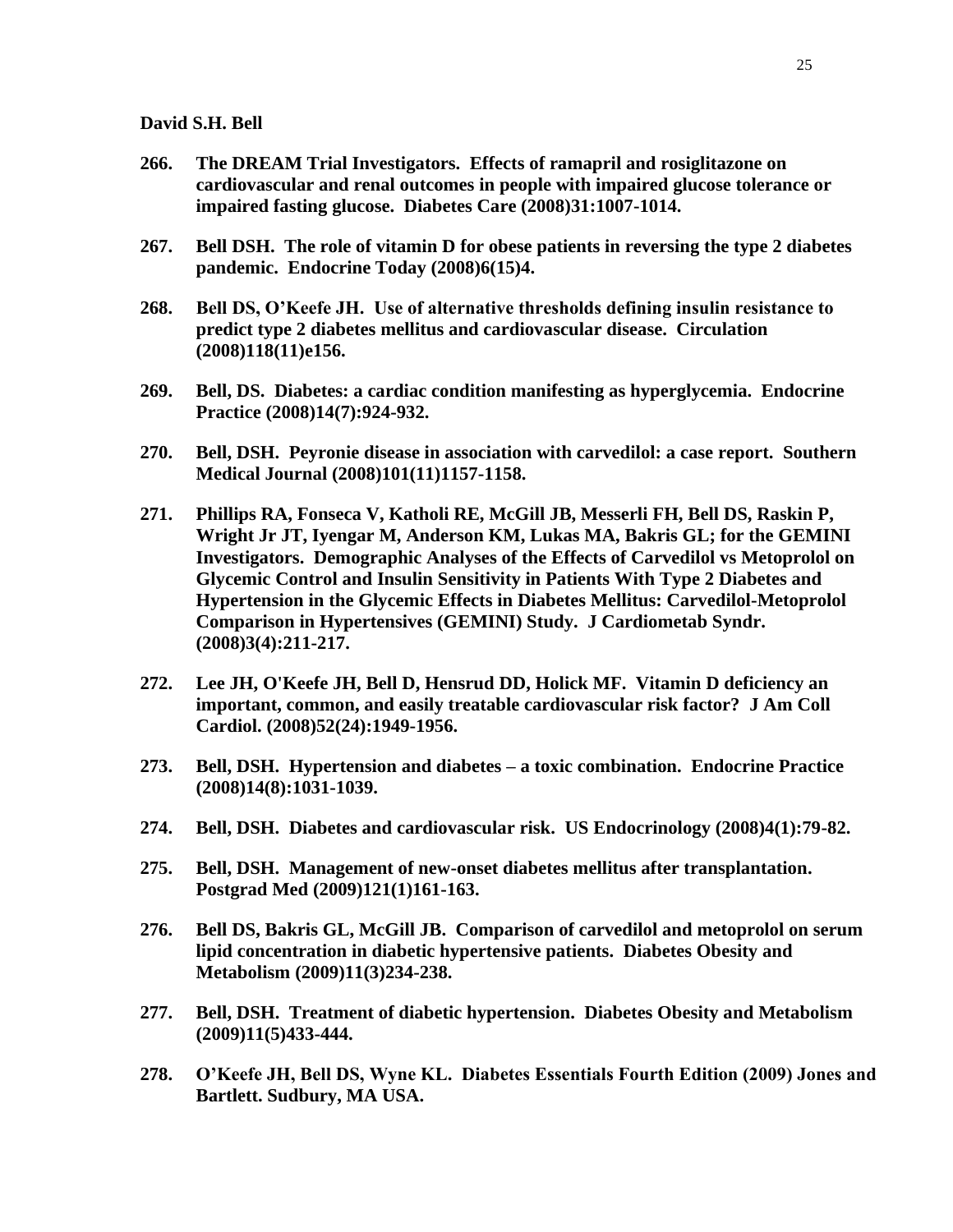- **279. Bell, DSH. Importance of postprandial glucose levels in type 2 diabetes. Southern Medical Journal (2009)102(5):553.**
- **280. Bell, DSH. The risk of developing coronary artery disease or congestive heart failure and overall mortality, in type 2 diabetic patients receiving rosiglitazone, pioglitazone, metformin or sulfonylureas: a retrospective analysis. Acta Diabetologia (2009)102(4)413-415.**
- **281. Bell, DSH. Successful utilization of aliskiren, a direct renin inhibitor in Bartter syndrome. SMJ (2009)102(4)413-415.**
- **282. Bell DS, O'Keefe JH. Metabolic syndrome and postoperative atrial fibrillation (POAF). Eur Heart J (2009)30(10)1167-1168.**
- **283. O'Keefe JH, Carter MD, Lavia CJ, Bell DSH. The gravity of JUPITER. Justification for the use of statins in primary prevention: an intervention trial evaluating rosuvastatin. Postgraduate Medicine (2009)121(3)113-118.**
- **284. Bell DSH, Bruton S, Morales J, White RD. The role of insulin therapy for type 2 diabetes: a primary care roundtable. Medscape CME 7/21/2009.**
- **285. Bell, DSH. The association of obesity, metabolic syndrome, diabetes and cardiovascular disease with non-alcoholic fatty liver disease. Southern Medical Journal (2009)102(10)991-992.**
- **286. Bell, DSH. Innovative utilization of existing and soon-to-be available therapies for type 2 diabetes. Joslin Publications. Boston, USA (2009)2:1-21.**
- **287. Bell DSH, O'Keefe JH. Rediscovering bile acid sequestrants. Diabetes, Obesity and Metabolism (2009)11:1114-1125.**
- **288. Bell, DSH. Cardiac considerations in the treatment of the metabolic syndrome. Heart and Metabolism (2009)45:20-25.**
- **289. Bell, DSH. Metformin-induced vitamin B12 deficiency presenting as a peripheral neuropathy. Southern Medical Journal(2010)103(3)265-267.**
- **290. Bell DSH, O'Neill PJ. Hyperandrogenemia in a postmenopausal female that is suppressed with metformin can avoid unnecessary surgery. The Endocrinologist (2010)20:83-85.**
- **291. Bell, DSH. Hyperglycemia and ketosis induced by gamma hydroxy-butarate (GHB). Diabetologia(2010)53(7)1539-1540.**
- **292. Bell, DSH. Resolution of statin-induced myalgias by correcting vitamin D deficiency. Southern Medical Journal(2010)103(7)690-692.**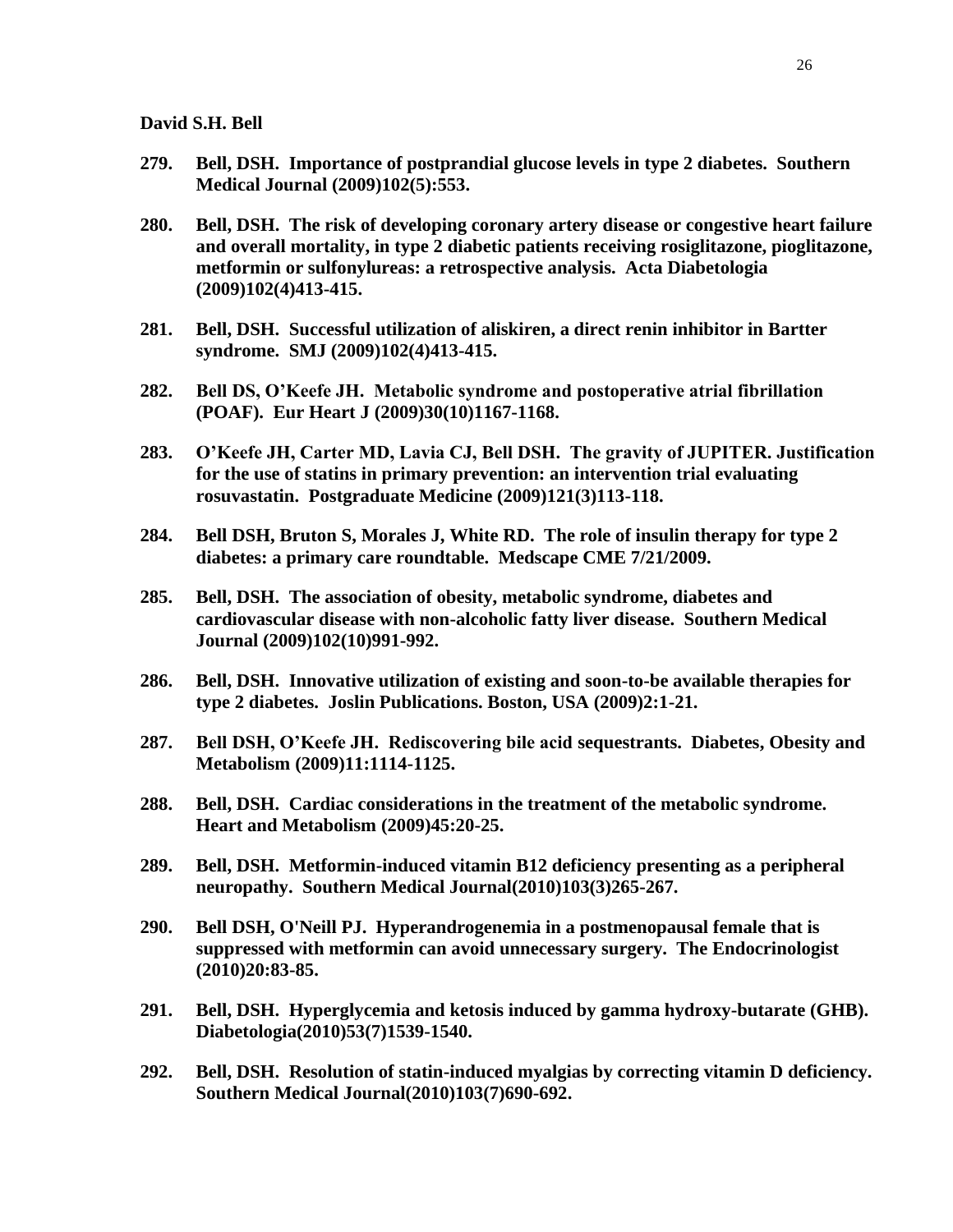- **293. Bell, DSH. Nocturnal hypoglycaemia presenting as somnambulism. Diabetologia(2010)53:2066-2067.**
- **294. Bell DSH, O'Keefe JH. Metabolic Syndrome Essentials(2011)Jones and Bartlett, Sudbury, MA, USA.**
- **295. Bell, DS. Goals for HbA1c Need To Be Individualized Based on Clinical Judgment, Instead of Third Party Recommendations. Southern Medical Journal(2010)103(9)854-5.**
- **296. O'Keefe JH, Abuannadi M, Lavie CJ, Bell DS. Strategies for optimizing glycemic control and cardiovascular prognosis in patients with type 2 diabetes mellitus. Mayo Clinic Proceedings(2011)86(2)128-138.**
- **297. [Bell DS,](http://www.ncbi.nlm.nih.gov/pubmed?term=%22Bell%20DS%22%5BAuthor%5D) [Al Badarin F,](http://www.ncbi.nlm.nih.gov/pubmed?term=%22Al%20Badarin%20F%22%5BAuthor%5D) [O'Keefe JH Jr.](http://www.ncbi.nlm.nih.gov/pubmed?term=%22O) Therapies for diabetic dyslipidaemia. [Diabetes Obes](javascript:AL_get(this,%20) Metab(2011)13(4):313-25.**
- **298. Bell, DS. Protean manifestations of vitamin D deficiency, part 1: the epidemic of deficiency. Southern Medical Journal(2011)104(5)331-334.**
- **299. Bell, DS. Protean manifestations of vitamin D deficiency, part 2: deficiency and its association with autoimmune disease, cancer, infection, asthma, dermopathies, insulin resistance and type 2 diabetes. Southern Medical Journal(2011)104(5)335-339.**
- **300. Bell, DS. Protean manifestations of vitamin D deficiency, part 3: association with cardiovascular disease and disorders of the central and peripheral nervous systems. Southern Medical Journal(2011)104(5)340-344.**
- **301. Bell, DSH. Response to "More Adverse Neurological Consequences of Metformin-Induced Vitamin B12 Deficency". Southern Medical Journal(2011)104(7)542.**
- **302. Bell DS, Dharmalingam M, Kumar S, Sawakhande RB. Triple oral fixed-dose diabetes polypill versus insulin plus metformin efficiacy demonstration study in the treatment of advanced type 2 diabetes (TrIED study -II). Diabetes Obes Metab(2011)13(9)800-805.**
- **303. Bell DS, O'Keefe JH. Lowering the triglyceride-high density lipoprotein cholesterol ratio and its association with the beneficial impact of pioglitazone on coronary atherosclerosis in the PERISCOPE study is likely due to lowering insulin resistance. J Am Coll Cardiol(2011)58(7)778.**
- **304. Bell, DSH. Why does quick-release bromocriptine decrease cardiac events? Diabetes Obes Metab(2011)13(10)880-884.**
- **305. Morales J, Bell DSH, Funnell M, Branton S. The essential guide to the management of type 2 diabetes. Primary Care Publications Inc. Charlotte, NC (2011)1-54.**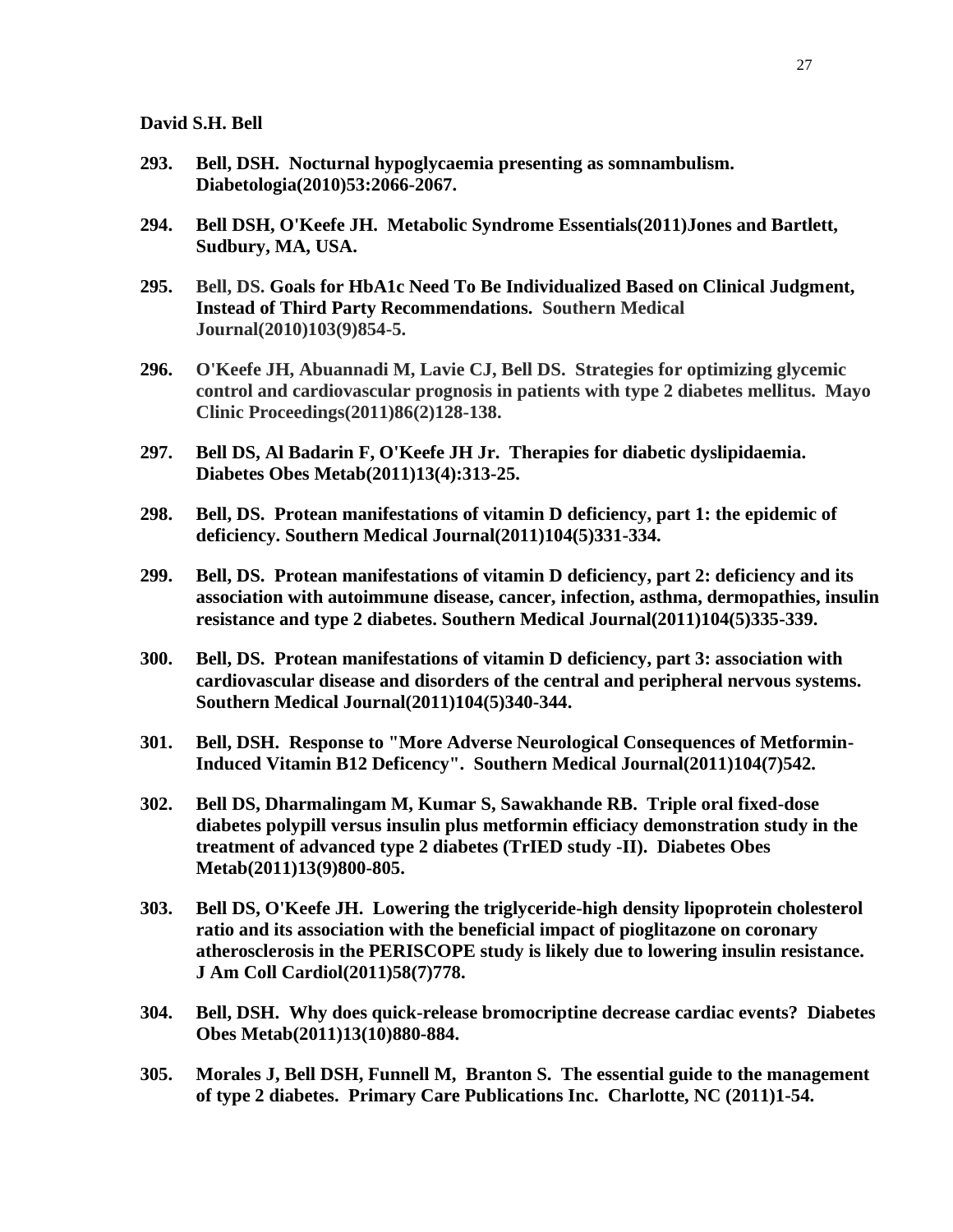- **306. Bell, DSH. Vitamin D deficiency and diabetes. Practical Diabetology(2011)30(4)6-21.**
- **307. Bell DS. Beware the low urine pH - the major cause of the increased prevalence of nephrolithiasis in the patient with type 2 diabetes. Diabetes Obesity Metabolism(2012)14(4)299-303.**
- **308. Bell, DSH. Accuracy of self-mixed small quantities of insulin. Endocrine Practice (2012)18(4)616-617.**
- **309. [Patil HR,](http://www.ncbi.nlm.nih.gov/pubmed?term=Patil%20HR%5BAuthor%5D&cauthor=true&cauthor_uid=22703861) [Al Badarin FJ,](http://www.ncbi.nlm.nih.gov/pubmed?term=Al%20Badarin%20FJ%5BAuthor%5D&cauthor=true&cauthor_uid=22703861) [Al Shami HA,](http://www.ncbi.nlm.nih.gov/pubmed?term=Al%20Shami%20HA%5BAuthor%5D&cauthor=true&cauthor_uid=22703861) [Bhatti SK,](http://www.ncbi.nlm.nih.gov/pubmed?term=Bhatti%20SK%5BAuthor%5D&cauthor=true&cauthor_uid=22703861) [Lavie CJ,](http://www.ncbi.nlm.nih.gov/pubmed?term=Lavie%20CJ%5BAuthor%5D&cauthor=true&cauthor_uid=22703861) [Bell DS,](http://www.ncbi.nlm.nih.gov/pubmed?term=Bell%20DS%5BAuthor%5D&cauthor=true&cauthor_uid=22703861) [O'Keefe JH.](http://www.ncbi.nlm.nih.gov/pubmed?term=O) Meta-analysis of effect of dipeptidyl peptidase-4 inhibitors on cardiovascular risk in type 2 diabetes mellitus. [Am J Cardiol\(2](http://www.ncbi.nlm.nih.gov/pubmed?term=%22The+American+journal+of+cardiology%22%5BJour%5D+AND+826%5Bpage%5D+AND+2012%5Bpdat%5D&cmd=detailssearch)012)110(6)826-833.**
- **310. Bell, DSH. Focusing on cardiovascular disease in type 2 diabetes mellitus: an introduction to bromocriptine QR. Postgraduate Med(2012)124(5)121-135.**
- **311. David S. H. Bell. Reversal of the symptoms of diabetic neuropathy through correction of vitamin D deficiency in a type 1 diabetic patient. Case Reports in Endocrinology, vol. 2012, Article ID 165056, 3 pages, 2012.**
- **312. Bell, DS. Combine and conquer. Diabetes, Obesity and Metabolism(2013)15(4)291- 300.**
- **313. Bell, DS. [Apparent Recurrence of Hyperparathyroidism following Quadruple](http://www.ncbi.nlm.nih.gov/pubmed/23710381)  [Parathyroidectomy.](http://www.ncbi.nlm.nih.gov/pubmed/23710381) Case Rep Endocrinol(2013)2013:912701. Epub 2013 Apr 23.**
- **314. Bell, DS. On the efficacy of CSII for type 2 diabetes. Endocr Pract(2013)19(5)892- 893.**
- **315. Bell DSH, Patil HR, O'Keefe JH. Divergent effects of various diabetes drugs on cardiovascular prognosis. Reviews in Cardiovascular Medicine(2013)14(2-4)e107 e122.**
- **316. Bell, DSH. Third party payers fail to recognize the endocrinologist as a specialist. Endocrine Today(2014)12(2):5.**
- **317. Bell, DSH. The potent synergistic effects of the combination of liraglutide and canagliflozin on glycemic control and weight loss. Am J Case Rep (2014)15:152-154.**
- **318. Bell, DSH. Obesity epidemic: more than just overeating. Endocrine Today(2013)12(5)2.**
- **319. O'Keefe JH, DiNicolantonio JJ, Lavie CJ, Bell DSH. The influence of statins on glucose tolerance and incipient diabetes. US Endocrinology(2014)68-74.**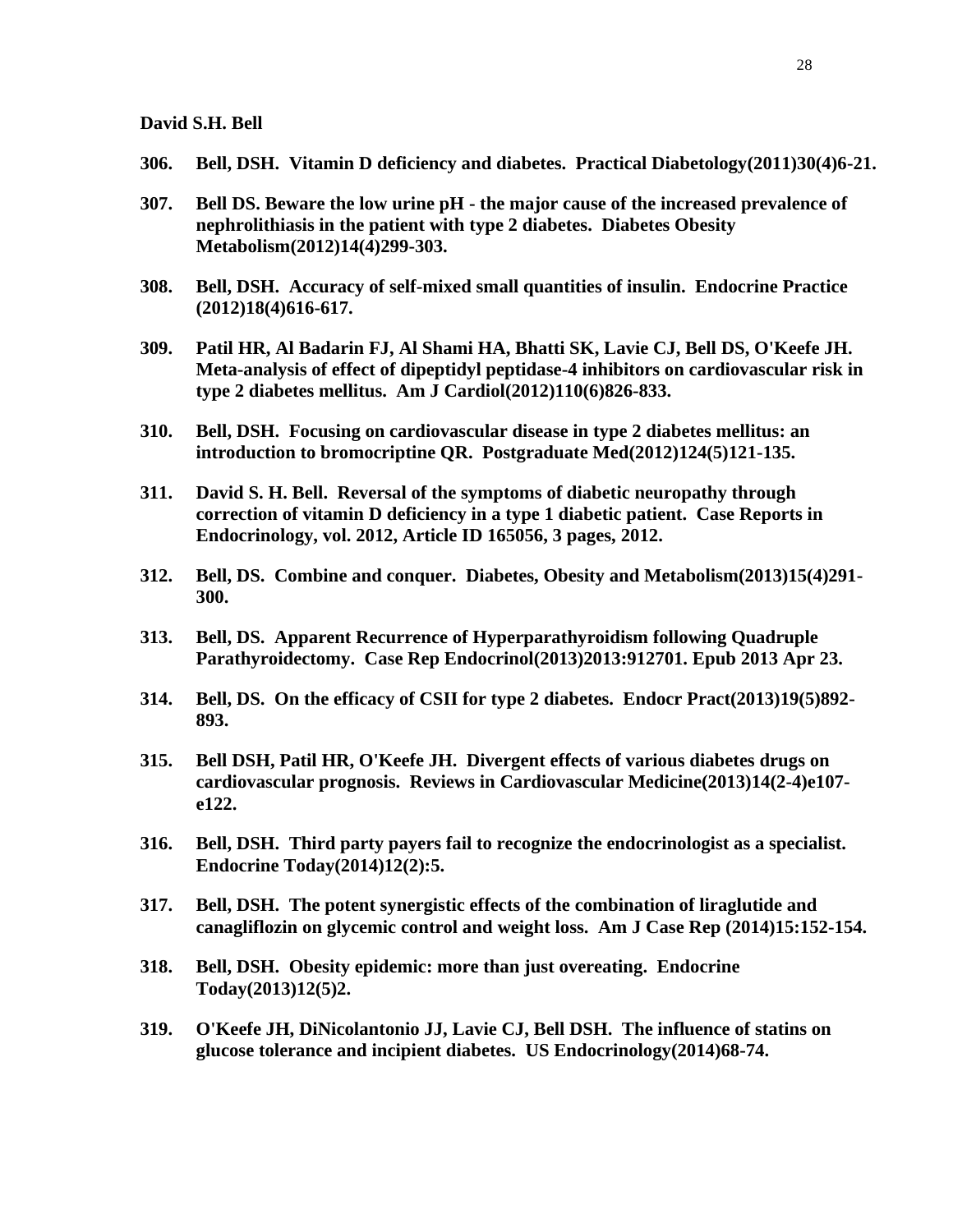- **320. Bell DS, DiNicolantonio JJ, O'Keefe JH. Is statin-induced diabetes clinically relevant? A comprehensive review of the literature. Diabetes Obes Metab(2014)16(8)689-694.**
- **321. [Albadarin F,](http://www.ncbi.nlm.nih.gov/pubmed/?term=Albadarin%20F%5BAuthor%5D&cauthor=true&cauthor_uid=25728847) [Bell DS,](http://www.ncbi.nlm.nih.gov/pubmed/?term=Bell%20DS%5BAuthor%5D&cauthor=true&cauthor_uid=25728847) [O'Keefe JH.](http://www.ncbi.nlm.nih.gov/pubmed/?term=O) Reply. [Am J Cardiol\(2](http://www.ncbi.nlm.nih.gov/pubmed?term=%22The+American+journal+of+cardiology%22%5BJour%5D+AND+2015%5Bpdat%5D+AND+Bell+DS%5Bauthor%5D&cmd=detailssearch)015)115(6):852-3.**
- **322. Bell DS. Case reports that illustrate the efficacy of SGLT2 inhibitors in the type 1 diabetic patient. [Case Rep Endocrinol\(2](http://www.ncbi.nlm.nih.gov/pubmed?term=%22Case+reports+in+endocrinology%22%5BJour%5D+AND+2015%5Bpdat%5D+AND+Bell+DS%5Bauthor%5D&cmd=detailssearch)015)676191.**
- **323. DiNicolantonio JJ, Fares H, Niazi AK, Chatterjee S, D'Ascenzo F, Cerrato E, Biondi-Zoccai G, Lavie CJ, Bell DS, O'Keefe JH. [β-Blockers in hypertension, diabetes, heart](http://www.ncbi.nlm.nih.gov/pubmed/25821584)  [failure and acute myocardial infarction: a review of the literature.](http://www.ncbi.nlm.nih.gov/pubmed/25821584) Open Heart(2015)2(1):e000230.**
- **324. Bell DS. [Prevention of Recurrent Nephrolithiasis in](http://www.ncbi.nlm.nih.gov/pubmed/25845007) Adults. Ann Intern Med(2015)162(7):528.**
- **325. Bell DSH. Nondiabetic Neuropathy in a Patient with Type 2 Diabetes. In Diabetes Case Studies. Draznin B, Low Wang CC, Rubin DJ, Eds. Alexandria, VA, American Diabetes Association(2015)361-363.**
- **326. Bell DSH. Severe Distal Symmetrical and Autonomic Neuropathy in a Patient with a Short Duration of Type 1 Diabetes. In Diabetes Case Studies. Draznin B, Low Wang CC, Rubin DJ, Eds. Alexandria, VA, American Diabetes Association(2015)364-366.**
- **327. Bell DSH. Resolution of Infertility with Diabetes Therapy. In Diabetes Case Studies. Draznin B, Low Wang CC, Rubin DJ, Eds. Alexandria, VA, American Diabetes Association(2015)372-374.**
- **328. Bell DSH. Reversal of Insulin-Requiring Type 2 Diabetes and Development of Hypoglycemia in a Morbidly Obese Patient. In Diabetes Case Studies. Draznin B, Low Wang CC, Rubin DJ, Eds. Alexandria, VA, American Diabetes Association(2015)329-331.**
- **329. Bell DSH. High GAD Antibody Levels and Cerebellar Atrophy in a Patient with Type 1 Diabetes. In Diabetes Case Studies. Draznin B, Low Wang CC, Rubin DJ, Eds. Alexandria, VA, American Diabetes Association(2015)369-371.**
- **330. Bell DSH. Somnambulism (Sleepwalking) Caused by Nocturnal Hypoglycemia. In Diabetes Case Studies. Draznin B, Low Wang CC, Rubin DJ, Eds. Alexandria, VA, American Diabetes Association(2015)301-303.**
- **331. Bell DSH. Diabetic Amyotrophy and Neuropathic Cachexia. In Diabetes Case Studies. Draznin B, Low Wang CC, Rubin DJ, Eds. Alexandria, VA, American Diabetes Association(2015)367-368.**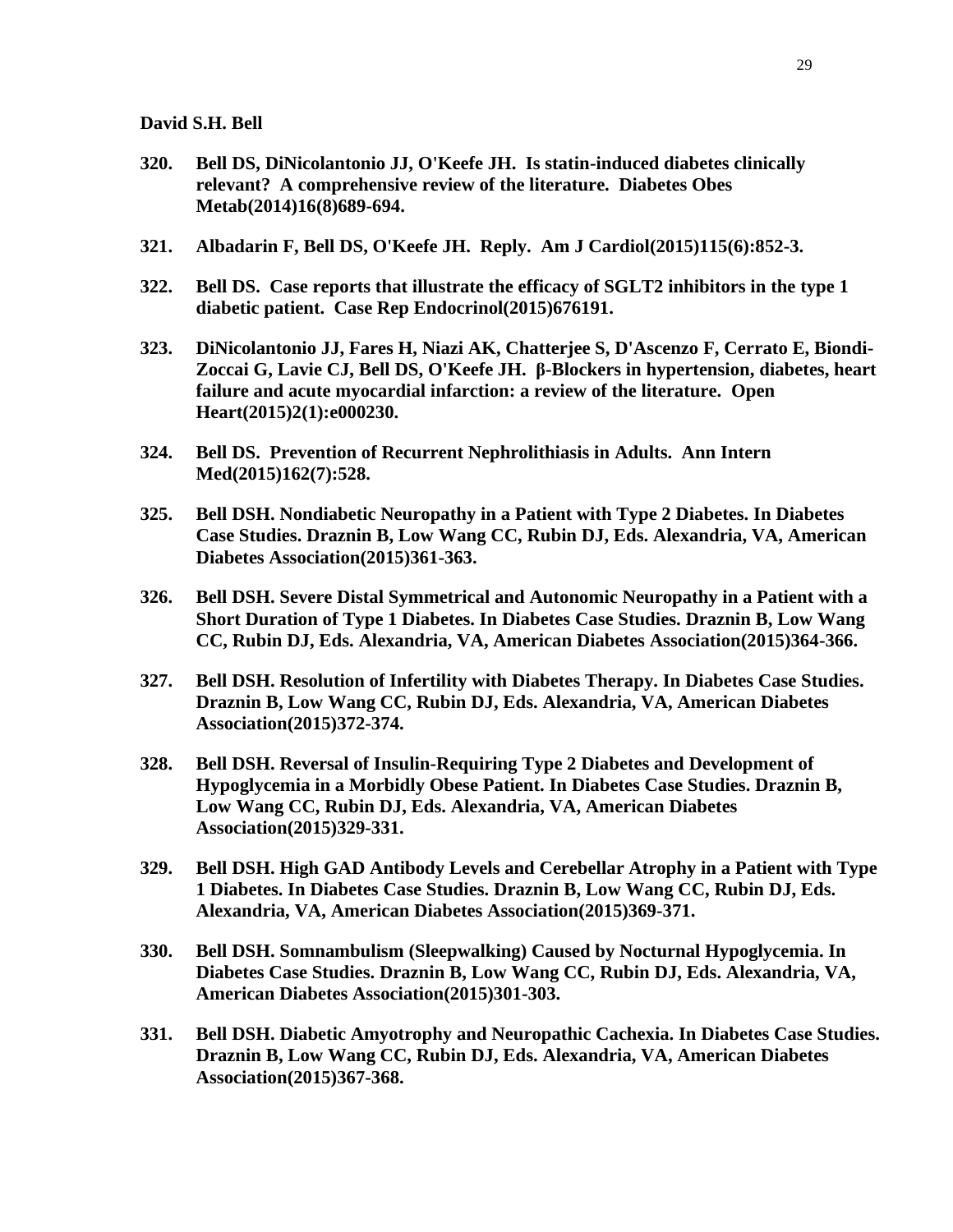- **332. Bell DSH. An Unexplained Decline in HbA1c in Spite of Persistent Hyperglycemia. In Diabetes Case Studies. Draznin B, Low Wang CC, Rubin DJ, Eds. Alexandria, VA, American Diabetes Association(2015)90-91.**
- **333. Bell DSH. Almost All Nonobese Young People with an Acute Onset of Diabetes Have Type 1 Diabetes. In Diabetes Case Studies. Draznin B, Low Wang CC, Rubin DJ, Eds. Alexandria, VA, American Diabetes Association(2015)70-72.**
- **334. Bell DSH. Type 1 Diabetes Can Present at Any Age. In Diabetes Case Studies. Draznin B, Low Wang CC, Rubin DJ, Eds. Alexandria, VA, American Diabetes Association(2015)61-63.**
- **335. Bell, DSH. Significant glycaemic and CV benefits with canagliflozin in T2DM patients. MIMS Hong Kong Endocrinology. May 2015.**
- **336. Bell, DSH. Diabetes therapy and cardiac risk. Cleve Clin J Med(2015)82(3)140.**
- **337. Bell, DS. Type 2 Diabetes. Ann Intern Med(2015) 163(4) 332.**
- **338. Bell DS. [Changes seen in gut bacteria content and distribution with obesity:](http://www.ncbi.nlm.nih.gov/pubmed/26474235)  [causation or association?](http://www.ncbi.nlm.nih.gov/pubmed/26474235) Postgrad Med(2015)127(8)863-8.**
- **339. Bell DS. Riceabetes: is the association of type [2 diabetes with rice intake due to a high](http://www.ncbi.nlm.nih.gov/pubmed/26453088)  [carbohydrate intake or due to exposure to excess inorganic arsenic?](http://www.ncbi.nlm.nih.gov/pubmed/26453088) Postgrad Med(2015)127(8)781-2.**
- **340. Bell, DS. Aspirin in the prevention of cardiovascular events in patients with diabetes. Postgraduate Med(2016)128(2)180-90.**
- **341. Bell, DS. The facts about diabetes: eye disease. Empower(2016)1:16-18.**
- **342. Bell, DS. Metformin: A lifesaver for those with and without diabetes. Practical Diabetology(2016)35(1)16-17.**
- **343. Bell, DS. Cutting edge versus cutting cost. Practial Diabetology(2016)Sept/Oct:12-16.**
- **344. Bell, DS. Statin-induced diabetes: risks, benefits and clinical results. Practial Diabetology(2016)Nov/Dec:16-19.**
- **345. Bell, DS. Human medicines inappropriately used in animals come at a much lower cost. Southern Medical Journal(2017)110(1)78.**
- **346. Bell, DS. Mechanisms by which metformin improves mortality and hospital readmission in diabetic patients with heart failure. Endocrine Practice(2017)23(3)379.**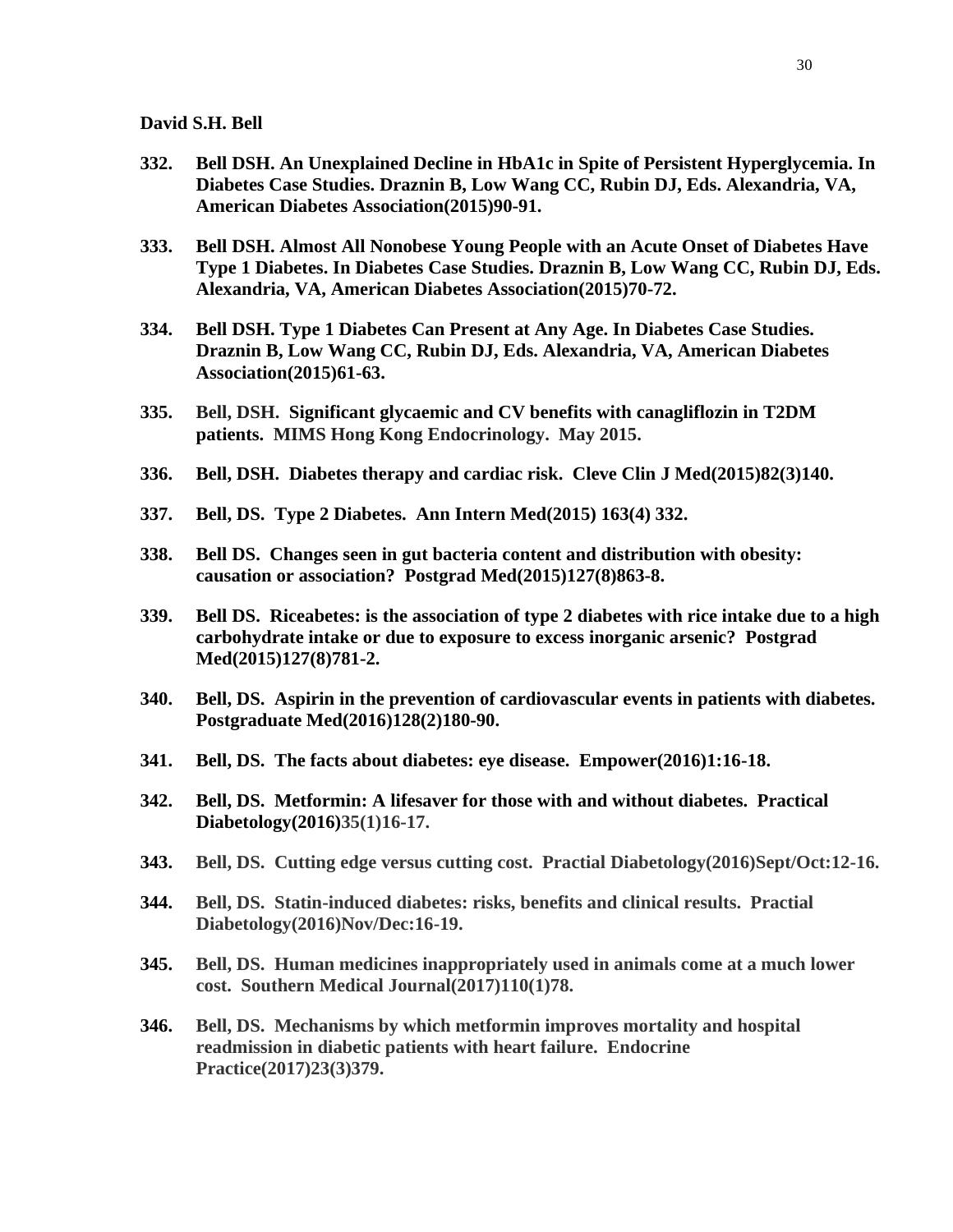- **347. Jellinger PS, Handelsman Y, Rosenblit PD, Bloomgarden ZT, Fonseca VA, Garber AJ, Grunberger G, Guerin CK, Bell DSH, Mechanick JI, Pessah-Pollack R, Wyne K, Smith D, Brinton EA, Fazio S, Davidson M. American Association of Clinical Endocrinologists and American College of Endocrinology guidelines for management of dyslipidemia and prevention of caerdiovascular disease. Endocr Pract(2017)23(Suppl 2):1-87.**
- **348. Bell, DS. Oral pharmacologic treatment of type 2 diabetes. Annals of Internal Medicine(2017)167(1)74-75.**
- **349. Bell DSH, Goncalves, E. The Cadillac combination for type 2 diabetes: A GLP-1 receptor agonist and a SGLT2 inhibitor. Practical Diabetology(2017)36(3)10-13.**
- **350. [Herman ME,](https://www.ncbi.nlm.nih.gov/pubmed/?term=Herman%20ME%5BAuthor%5D&cauthor=true&cauthor_uid=28958751) [O'Keefe JH,](https://www.ncbi.nlm.nih.gov/pubmed/?term=O%27Keefe%20JH%5BAuthor%5D&cauthor=true&cauthor_uid=28958751) [Bell DSH,](https://www.ncbi.nlm.nih.gov/pubmed/?term=Bell%20DSH%5BAuthor%5D&cauthor=true&cauthor_uid=28958751) [Schwartz SS.](https://www.ncbi.nlm.nih.gov/pubmed/?term=Schwartz%20SS%5BAuthor%5D&cauthor=true&cauthor_uid=28958751) Insulin Therapy Increases Cardiovascular Risk: Time for a Sea of Change in Type 2 Diabetes Treatment. [Prog](https://www.ncbi.nlm.nih.gov/pubmed?term=%22Progress+in+cardiovascular+diseases%22%5BJour%5D+AND+2017%5Bpdat%5D+AND+Bell+Dsh%5Bauthor%5D&cmd=detailssearch)  [Cardiovasc Dis\(2](https://www.ncbi.nlm.nih.gov/pubmed?term=%22Progress+in+cardiovascular+diseases%22%5BJour%5D+AND+2017%5Bpdat%5D+AND+Bell+Dsh%5Bauthor%5D&cmd=detailssearch)017)60(3)422-434.**
- **351. Bell, DSH. Re: Diabetic ketoacidosis in patients with type 2 diabetes on SGLT-2 inhibitors: an ongoing concern. Endocrine Practice(2018)24(1)126.**
- **352. Goncalves E, Bell DSH. Combination treatment of SGLT2 inhibitors and GLP1 receptor agonists;symbiotic effects on metabolism and cardiorenal risk. Diabetes Ther(2018)9(3)919-926.**
- **353. Bell DSH. [Finally, after 56 years of type 1 diabetes: a](https://www.ncbi.nlm.nih.gov/pubmed/29718785) regimen that works. Postgrad Med(2018)130(4)409-410.**
- **354. Bell DSH, Goncalves E. [Should we still be utilizing warfarin in the type 2 diabetic](https://www.ncbi.nlm.nih.gov/pubmed/29790252)  [patient?](https://www.ncbi.nlm.nih.gov/pubmed/29790252) Diabetes Obes Metab(2018) 20(10) 2327.**
- **355. Bell, DSH. Correlation between serum uric acid and diabetic peripheral neuropathy – association rather than causation. Journal of Neurological Sciences(2018)390:208 doi: 10.1016.**
- **356. [Goncalves E,](https://www.ncbi.nlm.nih.gov/pubmed/?term=Goncalves%20E%5BAuthor%5D&cauthor=true&cauthor_uid=28176440) [Bell DSH.](https://www.ncbi.nlm.nih.gov/pubmed/?term=Bell%20DSH%5BAuthor%5D&cauthor=true&cauthor_uid=28176440) Glucagon-like peptide-1 receptor agonists and sodiumglucose co-transporter-2 inhibitors: Sequential or simultaneous start? [Diabetes Obes](https://www.ncbi.nlm.nih.gov/pubmed?term=%22Diabetes%2C+obesity+%26+metabolism%22%5BJour%5D+AND+2017%5Bpdat%5D+AND+goncalves+e%5Bauthor%5D&cmd=detailssearch)  [Metab\(2](https://www.ncbi.nlm.nih.gov/pubmed?term=%22Diabetes%2C+obesity+%26+metabolism%22%5BJour%5D+AND+2017%5Bpdat%5D+AND+goncalves+e%5Bauthor%5D&cmd=detailssearch)017)19(6)909-911.**
- **357. [Bell DSH,](https://www.ncbi.nlm.nih.gov/pubmed/?term=Bell%20DSH%5BAuthor%5D&cauthor=true&cauthor_uid=29885012) [Goncalves E.](https://www.ncbi.nlm.nih.gov/pubmed/?term=Goncalves%20E%5BAuthor%5D&cauthor=true&cauthor_uid=29885012) Increase in glycated haemoglobin concentrations after unwarranted prescription changes. [Diabetes Obes Metab\(2](https://www.ncbi.nlm.nih.gov/pubmed?term=%22Diabetes%2C+obesity+%26+metabolism%22%5BJour%5D+AND+2510%5Bpage%5D+AND+2018%5Bpdat%5D&cmd=detailssearch)018)20(10)2510-2511.**
- **358. Bell DSH, Goncalves E. [Atrial fibrillation and type 2 diabetes: Prevalence, etiology,](https://www.ncbi.nlm.nih.gov/pubmed/30144274)  [pathophysiology and effect of anti-diabetic](https://www.ncbi.nlm.nih.gov/pubmed/30144274) therapies. Diabetes Obes Metab(2019)21(2)210-217.**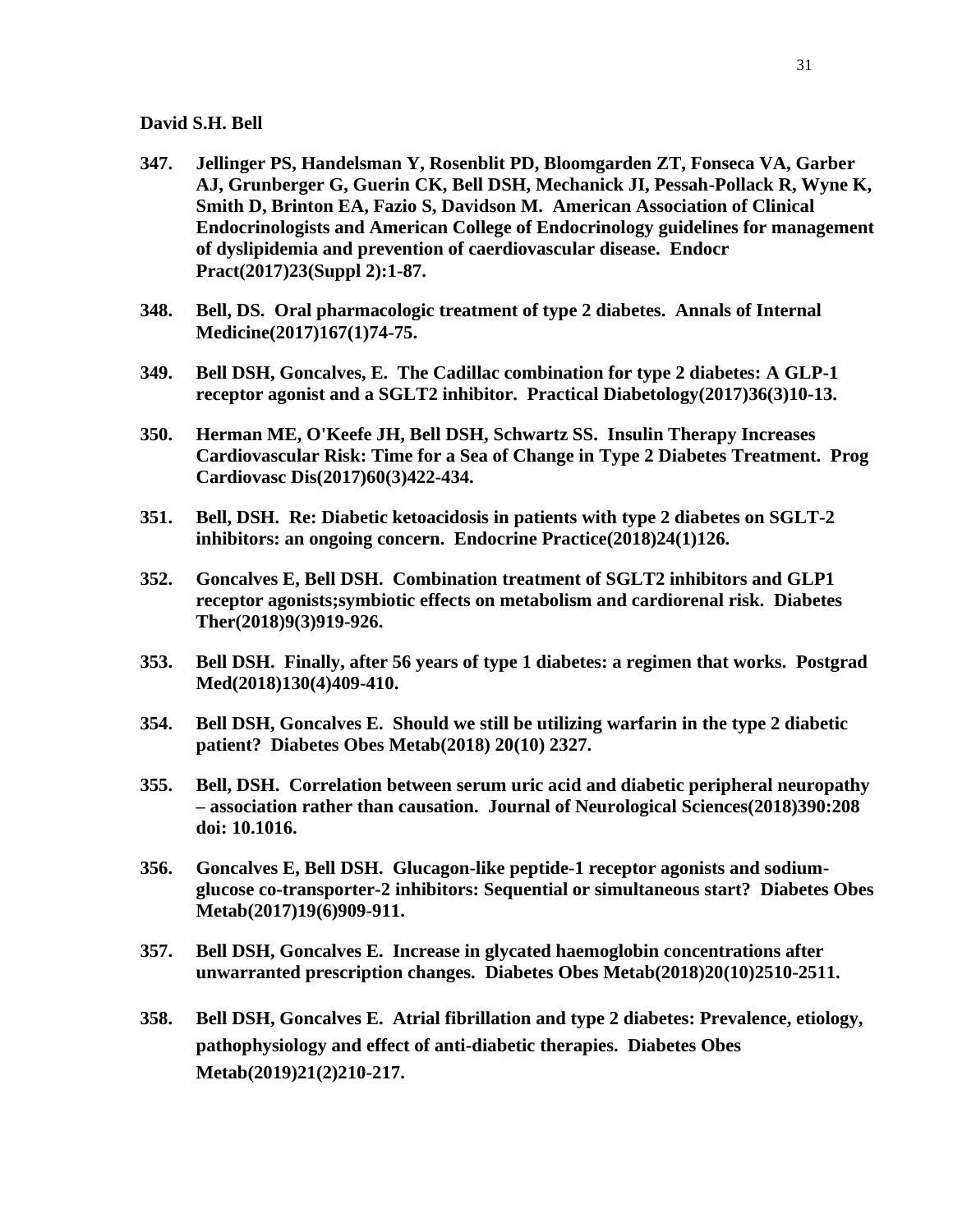- **359. Bell DSH, Goncalves E. Heart Failure in the diabetic patient - epidemiology, etiology, prognosis, therapy and the effect of glucose lowering medications. [Diabetes Obes](https://www.ncbi.nlm.nih.gov/pubmed?term=%22Diabetes%2C+obesity+%26+metabolism%22%5BJour%5D+AND+2019%5Bpdat%5D+AND+Bell+DS%5Bauthor%5D+AND+heart+failure&TransSchema=title&cmd=detailssearch)  [Metab\(2](https://www.ncbi.nlm.nih.gov/pubmed?term=%22Diabetes%2C+obesity+%26+metabolism%22%5BJour%5D+AND+2019%5Bpdat%5D+AND+Bell+DS%5Bauthor%5D+AND+heart+failure&TransSchema=title&cmd=detailssearch)019) Epub ahead of print.**
- **360. [Goncalves E,](https://www.ncbi.nlm.nih.gov/pubmed/?term=Goncalves%20E%5BAuthor%5D&cauthor=true&cauthor_uid=31606525) [Bell DS.](https://www.ncbi.nlm.nih.gov/pubmed/?term=Bell%20DS%5BAuthor%5D&cauthor=true&cauthor_uid=31606525) Efficacy of semaglutide versus liraglutide in clinical practice. [Diabetes Metab\(2](https://www.ncbi.nlm.nih.gov/pubmed?term=%22Diabetes+%26+metabolism%22%5BJour%5D+AND+2019%5Bpdat%5D+AND+goncalves+e%5Bauthor%5D&cmd=detailssearch)019)Oct 11. Epub ahead of print.**
- **361. Bell DS Goncalves E. Case report:efficent avoidance of hospitalization for diabetic ketosis utilizing technosphere inhaled insulin.Diabetes Therapy (2020)11:1175-1177.**
- **362. Bain SC, Bell DSH, Borzi AM, Hamamoto Y, reviewers for Scott LJ Dulaglutide: a review in type 2 diabetes. Drugs (2020)80:197-208.**
- **363. Bell, D.S.H., Goncalves, E. Why Do Falls and Lower Limb Fractures Occur More Frequently in the Diabetic Patient and How Can They Be Prevented? Diabetes Ther(2020)11(8)1687–1694.**
- **364. Bell DSH. Death from diabetes in Ireland/History. Ulster Med J(2020)89(2)130-131.**
- **365. Bell DSH, Goncalves E. Diabetogenic effects of cardioprotective drugs. Diabetes Obes Metab(2021)23(4)877-885.**
- **366. Bell DSH. Are the Protean Effects of Pentoxifylline in the Therapy of Diabetes and Its Complications Still Relevant? Diabetes Ther(2021)12(12)3025-3035.**
- **367. Jerkins T, Bell DSH. Development of Exogenous Insulin Antibody Syndrome in a Patient with Newly Diagnosed Type 1 Diabetes Successfully Treated with Oral Immunosuppressive Monotherapy. Diabetes Ther(2021)12(10)2795-2799.**
- **368. Bell DSH, Goncalves E. Alcohol Consumption as a Causator and/or an Accelerator of Neuropathy in People With Diabetes Is Regularly Overlooked. Diabetes Ther(2021)12(10)2631-2634.**
- **369. Bell, DSH. Stroke in the patient with diabetes. (Part 1). Diabetes Res Clin Pract(2020)June 164:10.8193.**
- **370. Bell, DSH. Stroke in the patient with diabetes. (Part 2). Diabetes Res Clin Pract(2020)June 164:10.106.**
- **371. Bell DSH, Goncalves E. Alkalinization of the urine and lowering of urine uric acid content in diabetic patients with a low urine pH results in prevention and dissolution of uric acid stones. A case report and retrospective outcome study. Frontiers in Medical Case Reports(2021)2(5)1-4.**
- **372. Bell DSH, Goncalves E. Insulin Pump Therapy: Yesterday, Today and Tomorrow. Frontiers in Medical Case Reports(2021)2(2)1-6.**